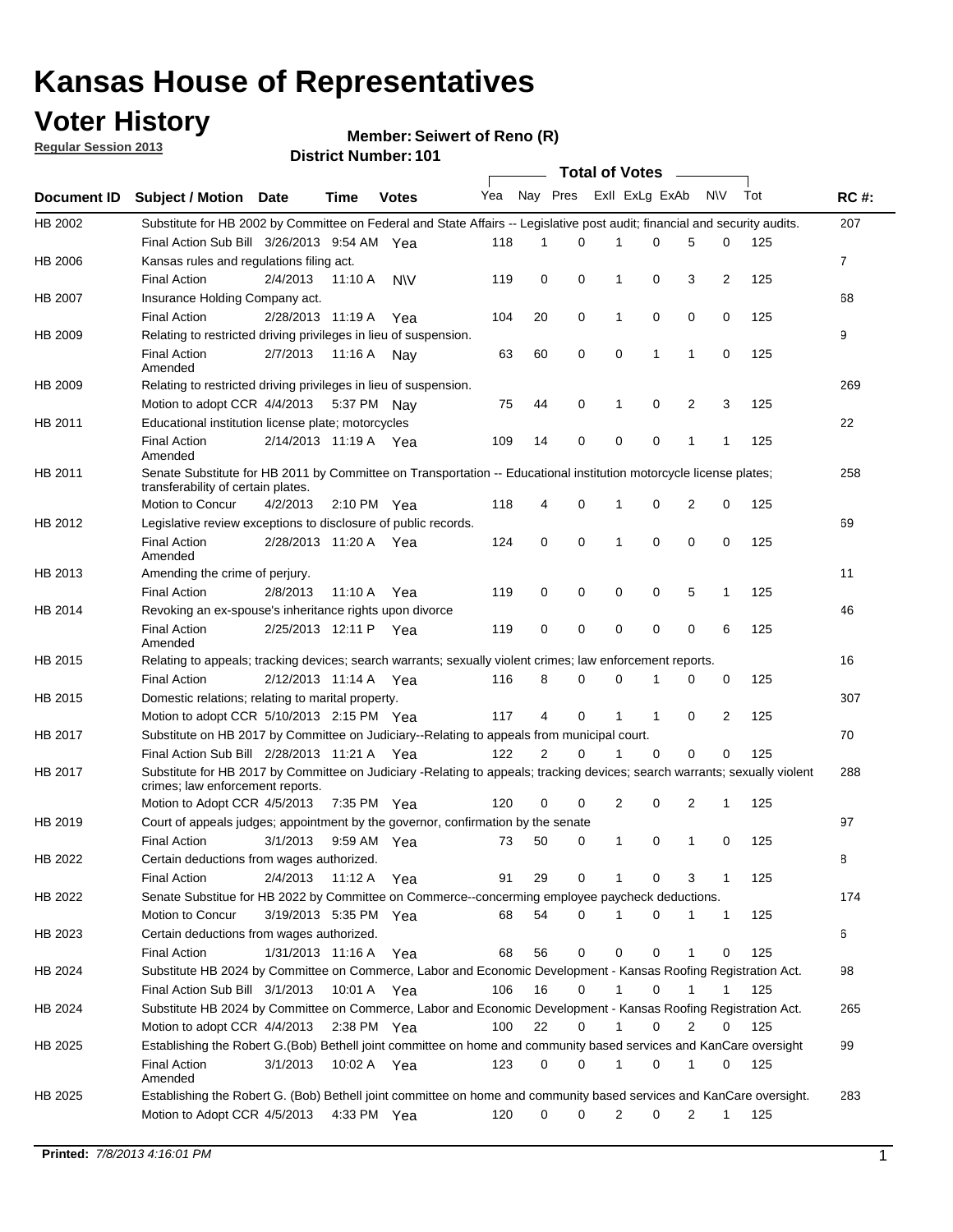### **Voter History**

**Member: Seiwert of Reno (R)** 

**Regular Session 2013**

|                    |                                                                                                                                                                                                                                                       |                       |         |              |     |                         | <b>Total of Votes</b> |                |   |                |           |     |             |
|--------------------|-------------------------------------------------------------------------------------------------------------------------------------------------------------------------------------------------------------------------------------------------------|-----------------------|---------|--------------|-----|-------------------------|-----------------------|----------------|---|----------------|-----------|-----|-------------|
| <b>Document ID</b> | <b>Subject / Motion Date</b>                                                                                                                                                                                                                          |                       | Time    | <b>Votes</b> | Yea | Nay Pres Exll ExLg ExAb |                       |                |   |                | <b>NV</b> | Tot | <b>RC#:</b> |
| HB 2028            | Providing for venue in Shawnee County District Court in certain forfeiture proceedings                                                                                                                                                                |                       |         |              |     |                         |                       |                |   |                |           |     | 12          |
|                    | <b>Final Action</b><br>Amended                                                                                                                                                                                                                        | 2/8/2013              | 11:12 A | Yea          | 119 | 1                       | 0                     | 0              | 0 | 5              | 0         | 125 |             |
| HB 2028            | Providing for venue in Shawnee County District Court in certain forfeiture proceedings                                                                                                                                                                |                       |         |              |     |                         |                       |                |   |                |           |     | 199         |
|                    | Motion to Concur                                                                                                                                                                                                                                      | 3/25/2013 9:36 AM Yea |         |              | 120 | 0                       | 0                     | 2              | 0 | 2              | 1         | 125 |             |
| HB 2030            | Creating wounded warrior deer hunting permits for injured combat veterans.                                                                                                                                                                            |                       |         |              |     |                         |                       |                |   |                |           |     | 25          |
|                    | <b>Final Action</b><br>Amended                                                                                                                                                                                                                        | 2/15/2013 11:16 A Yea |         |              | 115 | 0                       | 0                     | 2              | 2 | 3              | 3         | 125 |             |
| HB 2033            | Concerning the regulation of knives                                                                                                                                                                                                                   |                       |         |              |     |                         |                       |                |   |                |           |     | 143         |
|                    | <b>Final Action</b>                                                                                                                                                                                                                                   | 3/7/2013              |         | 12:12 P ExAb | 93  | 28                      | 0                     | 1              | 0 | 3              | 0         | 125 |             |
| HB 2033            | Concerning the regulation of knives.                                                                                                                                                                                                                  |                       |         |              |     |                         |                       |                |   |                |           |     | 270         |
|                    | Motion to adopt CCR 4/4/2013                                                                                                                                                                                                                          |                       |         | 5:43 PM Yea  | 95  | 26                      | 0                     |                | 0 | 3              | 0         | 125 |             |
| HB 2034            | Human trafficking; crimes of commercial sexual exploitation of a child, selling sexual relations, promoting the sale of sexual<br>relations and buying sexual relations; children in need of care; staff secure faciliies.                            |                       |         |              |     |                         |                       |                |   |                |           |     | 17          |
|                    | <b>Final Action</b><br>Amended                                                                                                                                                                                                                        | 2/12/2013 11:16 A Yea |         |              | 124 | 0                       | 0                     | 0              | 1 | 0              | 0         | 125 |             |
| HB 2034            | S Sub for HB 2034 by Committee on Judiciary - Human trafficking; crimes of commercial sexual exploitation of a child, selling<br>sexual relations, promoting the sale of sexual relations and buying sexual relations; children in need of care;staff |                       |         |              |     |                         |                       |                |   |                |           |     | 282         |
|                    | Motion to Adopt CCR 4/5/2013 4:18 PM Yea                                                                                                                                                                                                              |                       |         |              | 120 | 0                       | 0                     | $\overline{2}$ | 0 | $\overline{2}$ | 1         | 125 |             |
| HB 2035            | Cities; experience requirements for plumbers, electricians and certain mechanical contractors.                                                                                                                                                        |                       |         |              |     |                         |                       |                |   |                |           |     | 29          |
|                    | <b>Final Action</b>                                                                                                                                                                                                                                   | 2/18/2013 11:16 A     |         | Yea          | 117 | 2                       | 0                     | 2              | 0 | 4              | 0         | 125 |             |
| HB 2037            | Public property; religious displays; other displays.                                                                                                                                                                                                  |                       |         |              |     |                         |                       |                |   |                |           |     | 176         |
|                    | <b>Final Action</b>                                                                                                                                                                                                                                   | 3/20/2013 10:27 A     |         | Yea          | 120 | 3                       | 0                     |                | 0 | 1              | 0         | 125 |             |
| HB 2041            | Criminal history record information; definition; municipal court reporting; district court reporting.                                                                                                                                                 |                       |         |              |     |                         |                       |                |   |                |           |     | 19          |
|                    | <b>Final Action</b>                                                                                                                                                                                                                                   | 2/13/2013 11:23 A     |         | Yea          | 119 | 3                       | 0                     | $\Omega$       | 0 | 3              | 0         | 125 |             |
| HB 2042            | Appraisal of property for taxation purposes; appeals; changes.                                                                                                                                                                                        |                       |         |              |     |                         |                       |                |   |                |           |     | 158         |
|                    | <b>Final Action</b><br>Amended                                                                                                                                                                                                                        | 3/18/2013 11:19 A Yea |         |              | 109 | 12                      | 0                     | 2              | 0 | 2              | 0         | 125 |             |
| HB 2043            | Aggravated battery; driving under the influence.                                                                                                                                                                                                      |                       |         |              |     |                         |                       |                |   |                |           |     | 100         |
|                    | <b>Final Action</b><br>Amended                                                                                                                                                                                                                        | 3/1/2013              |         | 10:03 A Yea  | 123 | 0                       | 0                     | 1              | 0 | 1              | 0         | 125 |             |
| HB 2043            | Senate Substitute for HB 2043 by Committee on Judiciary - Attorney general; duties and responsibilities; notice of intent to<br>seek the death penalty.                                                                                               |                       |         |              |     |                         |                       |                |   |                |           |     | 271         |
|                    | Motion to adopt CCR 4/4/2013                                                                                                                                                                                                                          |                       |         | 5:48 PM Yea  | 121 | 0                       | 0                     | 1              | 0 | 3              | 0         | 125 |             |
| HB 2044            | Increasing the penalty for a person who distributes a controlled substance that causes great bodily harm or death.                                                                                                                                    |                       |         |              |     |                         |                       |                |   |                |           |     | 101         |
|                    | <b>Final Action</b><br>Amended                                                                                                                                                                                                                        | 3/1/2013              | 10:05 A | Yea          | 112 | 11                      | 0                     | 1              | 0 | 1              | 0         | 125 |             |
| HB 2047            | Requiring certain municipalities to vote to increase property tax revenues over previous year when such increase exceeds<br>inflation; publication.                                                                                                   |                       |         |              |     |                         |                       |                |   |                |           |     | 186         |
|                    | <b>Final Action</b><br>Amended                                                                                                                                                                                                                        | 3/21/2013 11:29 A Yea |         |              | 68  | 53                      | 0                     | 1              | 0 | 3              | 0         | 125 |             |
| HB 2049            | Kansas department of agriculture; increasing certain fees and eliminating sunsets on various program fees.                                                                                                                                            |                       |         |              |     |                         |                       |                |   |                |           |     | 59          |
|                    | <b>Final Action</b><br>Amended                                                                                                                                                                                                                        | 2/27/2013 12:23 P     |         | Yea          | 77  | 46                      | 0                     | 1              | 0 |                | 0         | 125 |             |
| HB 2049            | Kansas department of agriculture; increasing certain fees; concerning sunsets on various program fees.                                                                                                                                                |                       |         |              |     |                         |                       |                |   |                |           |     | 324         |
|                    | Motion to adopt CCR 6/2/2013                                                                                                                                                                                                                          |                       | 12:28 A | Yea          | 45  | 64                      | 0                     | 1              | 0 | 6              | 9         | 125 |             |
| HB 2050            | Agriculture; agricultural chemical registration; pesticide business liablity insurance; repeal of the Kansas agricultural liming<br>materials act.                                                                                                    |                       |         |              |     |                         |                       |                |   |                |           |     | 60          |
|                    | <b>Final Action</b><br>Amended                                                                                                                                                                                                                        | 2/27/2013 12:25 P     |         | Yea          | 103 | 20                      | 0                     |                | 0 | 1              | 0         | 125 |             |
| HB 2051            | Substitute for HB 2051 by Committee on Agriculture and Natural Resources--Amending provisions relating to dams,<br>obstructions, sstreams and water flex accounts and transfer permits.                                                               |                       |         |              |     |                         |                       |                |   |                |           |     | 50          |
|                    | Final Action Sub Bill 2/26/2013 2:12 PM Yea                                                                                                                                                                                                           |                       |         |              | 117 | $\overline{c}$          | 0                     | 0              | 0 | 0              | 6         | 125 |             |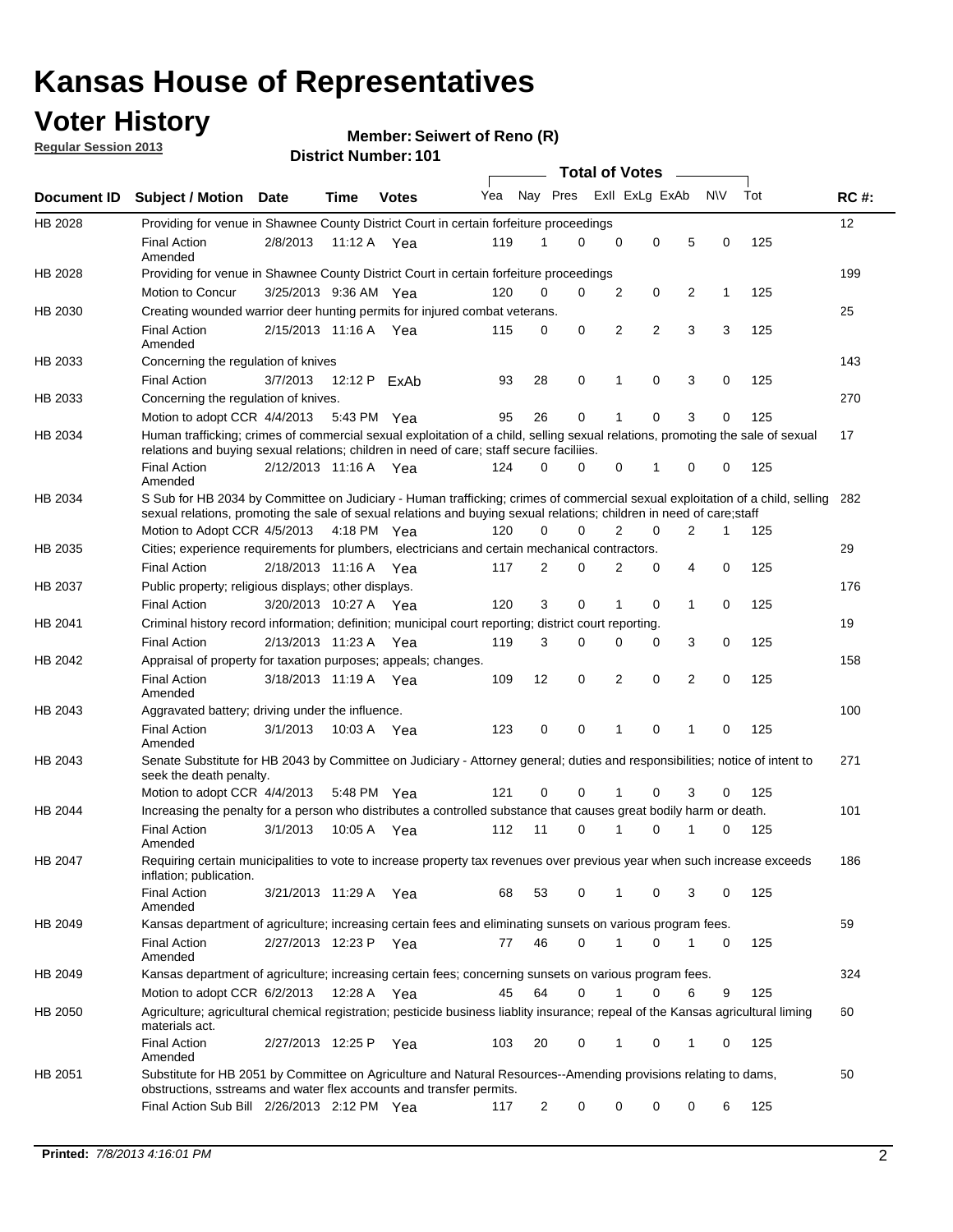### **Voter History**

**Member: Seiwert of Reno (R)** 

**Regular Session 2013**

|             |                                                                                                                                                                                                                                          |                        |         |              |     |              |                         | <b>Total of Votes</b> |                |                | $\mathcal{L}$  |              |     |             |
|-------------|------------------------------------------------------------------------------------------------------------------------------------------------------------------------------------------------------------------------------------------|------------------------|---------|--------------|-----|--------------|-------------------------|-----------------------|----------------|----------------|----------------|--------------|-----|-------------|
| Document ID | <b>Subject / Motion Date</b>                                                                                                                                                                                                             |                        | Time    | <b>Votes</b> | Yea |              | Nay Pres Exll ExLg ExAb |                       |                |                |                | <b>NV</b>    | Tot | <b>RC#:</b> |
| HB 2052     | Discharging a firearm inside or into a city; unlawful acts; exceptions.                                                                                                                                                                  |                        |         |              |     |              |                         |                       |                |                |                |              |     | 155         |
|             | <b>Final Action</b><br>Amended                                                                                                                                                                                                           | 3/14/2013 11:20 A ExAb |         |              | 121 | 2            | 0                       |                       | 0              | 0              | 2              | 0            | 125 |             |
| HB 2052     | Senate Substitute for HB 2052 by Committee on Federal and State Affairs - Concerning firearms; personal and family<br>protection act; concealed handguns in public building; other changes; unlawful discharge of a firearm inside city. |                        |         |              |     |              |                         |                       |                |                |                |              |     | 300         |
|             | Motion to Adopt CCR 4/5/2013 10:24 P Yea                                                                                                                                                                                                 |                        |         |              | 104 | 16           | 0                       |                       | 2              | 0              | 2              | $\mathbf 1$  | 125 |             |
| HB 2055     | Personal and Familly Protection Act; public buildings; adequate security.                                                                                                                                                                |                        |         |              |     |              |                         |                       |                |                |                |              |     | 156         |
|             | <b>Final Action</b><br>Amended                                                                                                                                                                                                           | 3/14/2013 11:26 A FxAb |         |              | 84  | 38           | 0                       |                       | 0              | $\Omega$       | 2              | $\mathbf{1}$ | 125 |             |
| HB 2057     | Concerning property taxation; relating to county appraisers; appointing interim appraiser.                                                                                                                                               |                        |         |              |     |              |                         |                       |                |                |                |              |     | 208         |
|             | <b>Final Action</b>                                                                                                                                                                                                                      | 3/26/2013 9:55 AM Yea  |         |              | 119 | 0            | 0                       |                       | $\mathbf{1}$   | 0              | 5              | 0            | 125 |             |
| HB 2058     | Taxation of helium and certain other gases under mineral severance tax, and prohibition of certain refunds related thereto.                                                                                                              |                        |         |              |     |              |                         |                       |                |                |                |              |     | 159         |
|             | <b>Final Action</b>                                                                                                                                                                                                                      | 3/18/2013 11:21 A Yea  |         |              | 119 | 2            | 0                       |                       | 2              | 0              | 2              | 0            | 125 |             |
| HB 2059     | Income tax deductions and modifications and severance tax exemptions; basis of partner's interest and shareholder's stock;<br>statutory clarification.                                                                                   |                        |         |              |     |              |                         |                       |                |                |                |              |     | 14          |
|             | <b>Final Action</b><br>Amended                                                                                                                                                                                                           | 2/11/2013 11:42 A Yea  |         |              | 122 | 2            | 0                       |                       | 0              | 0              | 1              | 0            | 125 |             |
| HB 2059     | Income tax deductions and modifications and severance tax exemptions; basis of partner's interest and shareholder's stock;<br>statutory clarification.                                                                                   |                        |         |              |     |              |                         |                       |                |                |                |              |     | 293         |
|             | Motion to Concur                                                                                                                                                                                                                         | 4/5/2013               |         | 8:14 PM Nav  | 0   | 120          | 0                       |                       | $\overline{2}$ | 0              | $\overline{2}$ | 1            | 125 |             |
| HB 2059     | Income tax rates, deductions and credits; rural opportunity zones; sales tax rates and distribution of revenue; severance tax;<br>and property tax exemptions for IRB property and property damaged by natural disaster.                 |                        |         |              |     |              |                         |                       |                |                |                |              |     | 322         |
|             | Motion to adopt CCR 6/2/2013                                                                                                                                                                                                             |                        | 12:11 A | Yea          | 69  | 45           | 0                       |                       | 1              | 0              | 6              | 4            | 125 |             |
| HB 2060     | Prohibiting certain confined persons from receiving food sales tax refunds and homestead property tax refunds.                                                                                                                           |                        |         |              |     |              |                         |                       |                |                |                |              |     | 10          |
|             | <b>Final Action</b><br>Amended                                                                                                                                                                                                           | 2/7/2013               | 11:18 A | Yea          | 123 | 0            | 0                       |                       | $\Omega$       | 1              | 1              | 0            | 125 |             |
| HB 2065     | Creating the crime of home improvement fraud.                                                                                                                                                                                            |                        |         |              |     |              |                         |                       |                |                |                |              |     | 20          |
|             | <b>Final Action</b><br>Amended                                                                                                                                                                                                           | 2/13/2013 11:26 A Yea  |         |              | 106 | 16           | 0                       |                       | 0              | 0              | 3              | 0            | 125 |             |
| HB 2066     | Physical therapists; evaluation and treatment of patients.                                                                                                                                                                               |                        |         |              |     |              |                         |                       |                |                |                |              |     | 26          |
|             | <b>Final Action</b><br>Amended                                                                                                                                                                                                           | 2/15/2013 11:18 A Yea  |         |              | 98  | 16           | 0                       |                       | $\overline{2}$ | $\overline{2}$ | 3              | 4            | 125 |             |
| HB 2067     | Board of nursing; assistant attorneys general.                                                                                                                                                                                           |                        |         |              |     |              |                         |                       |                |                |                |              |     | 15          |
|             | <b>Final Action</b>                                                                                                                                                                                                                      | 2/11/2013 11:44 A Yea  |         |              | 123 | 1            | 0                       |                       | 0              | 0              | $\mathbf{1}$   | 0            | 125 |             |
| HB 2069     | Public policy; certain city ordinances and county resolutions declared void.                                                                                                                                                             |                        |         |              |     |              |                         |                       |                |                |                |              |     | 102         |
|             | <b>Final Action</b><br>Amended                                                                                                                                                                                                           | 3/1/2013               |         | 10:06 A Yea  | 92  | 31           | 0                       |                       | 1              | 0              | 1              | 0            | 125 |             |
| HB 2069     | Public policy; certain city ordinances and county resolutions declared void.                                                                                                                                                             |                        |         |              |     |              |                         |                       |                |                |                |              |     | 292         |
|             | Motion to Concur                                                                                                                                                                                                                         | 4/5/2013               |         | 8:04 PM Yea  | 88  | 32           | 0                       |                       | 2              | 0              | $\overline{2}$ | 1            | 125 |             |
| HB 2070     | Appearance bond conditions; surety and bounty hunter regulation.                                                                                                                                                                         |                        |         |              |     |              |                         |                       |                |                |                |              |     | 103         |
|             | <b>Final Action</b><br>Amended                                                                                                                                                                                                           | 3/1/2013               |         | 10:08 A Yea  | 122 | $\mathbf{1}$ | 0                       |                       | 1              | 0              | 1              | 0            | 125 |             |
| HB 2074     | Cities and counties; solid waste disposal areas; restrictions.                                                                                                                                                                           |                        |         |              |     |              |                         |                       |                |                |                |              |     | 139         |
|             | <b>Emergency Final</b><br><b>Action Amend</b>                                                                                                                                                                                            | 3/1/2013               |         | 1:11 PM Yea  | 102 | 19           | 0                       |                       | $\mathbf{1}$   | 0              | $\mathbf{1}$   | 2            | 125 |             |
| HB 2075     | Cities; qualifications and rehabilitation of abandoned property.                                                                                                                                                                         |                        |         |              |     |              |                         |                       |                |                |                |              |     | 61          |
|             | <b>Final Action</b><br>Amended                                                                                                                                                                                                           | 2/27/2013 12:27 P      |         | Yea          | 72  | 51           | 0                       |                       |                | 0              | 1              | 0            | 125 |             |
| HB 2077     | Granting professional licenses to military service members.<br><b>Final Action</b>                                                                                                                                                       | 2/26/2013 2:13 PM Yea  |         |              | 119 | 0            | 0                       |                       | $\overline{2}$ | 0              | 2              | 2            | 125 | 51          |
|             | Amended                                                                                                                                                                                                                                  |                        |         |              |     |              |                         |                       |                |                |                |              |     |             |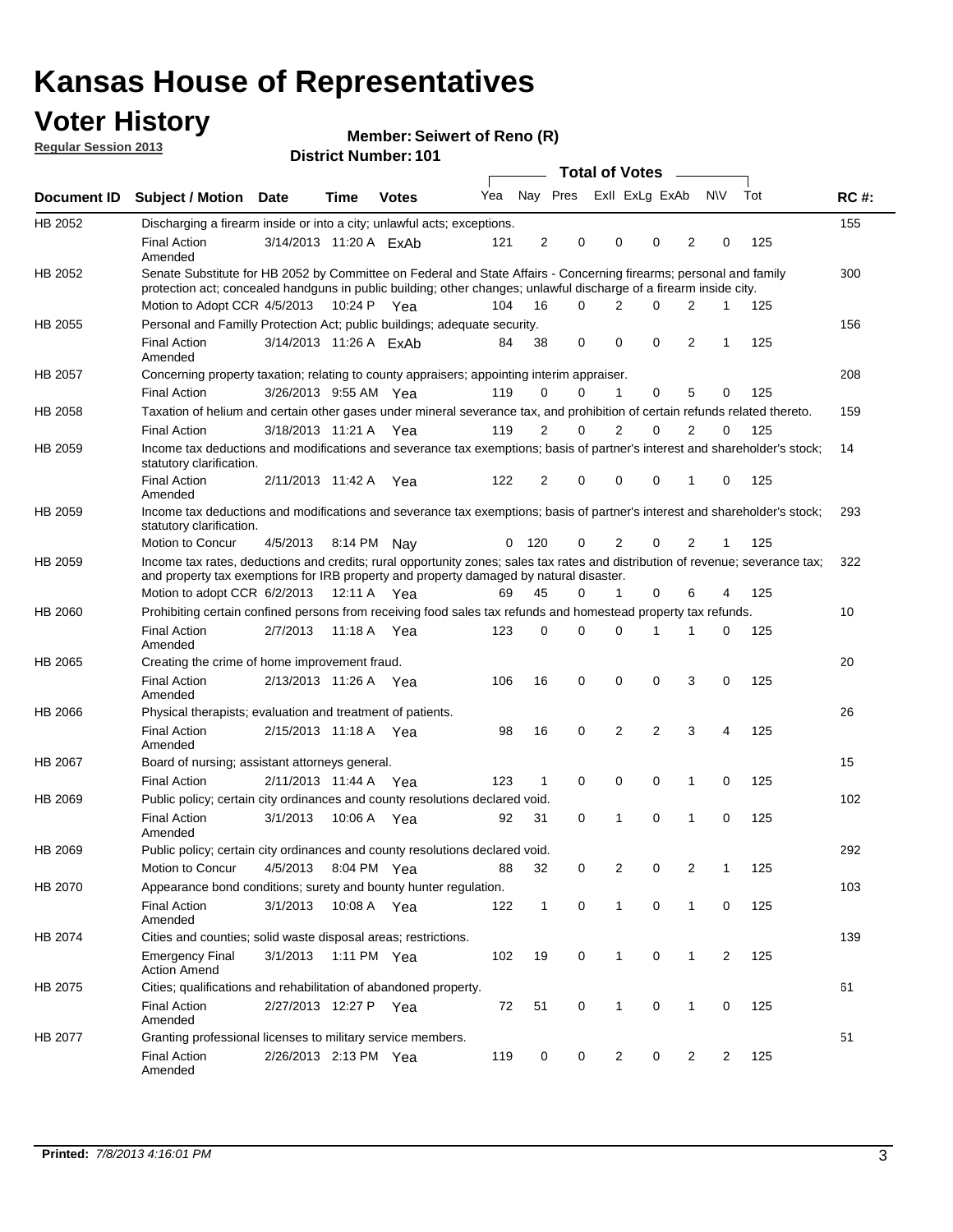### **Voter History**

**Member: Seiwert of Reno (R)** 

**Regular Session 2013**

|                    |                                                                                                                                                                                                       |                       |             | ו טו . וסעווווטדו שוווסוש |              |              |   | <b>Total of Votes</b> |             | $\overline{\phantom{a}}$ |             |     |             |
|--------------------|-------------------------------------------------------------------------------------------------------------------------------------------------------------------------------------------------------|-----------------------|-------------|---------------------------|--------------|--------------|---|-----------------------|-------------|--------------------------|-------------|-----|-------------|
| <b>Document ID</b> | <b>Subject / Motion Date</b>                                                                                                                                                                          |                       | <b>Time</b> | <b>Votes</b>              | Yea Nay Pres |              |   | Exll ExLg ExAb        |             |                          | <b>NV</b>   | Tot | <b>RC#:</b> |
| HB 2078            | Authorizing certain licensing boards to accept education, training or experience completed in the military towards licensure in<br>this state.                                                        |                       |             |                           |              |              |   |                       |             |                          |             |     | 52          |
|                    | <b>Final Action</b><br>Amended                                                                                                                                                                        | 2/26/2013 2:14 PM Yea |             |                           | 119          | 0            | 0 | 2                     | 0           | 2                        | 2           | 125 |             |
| HB 2078            | Authorizing certain licensing boards to accept education, training or experience of military service members towards obtaining 275<br>licensure in this state.                                        |                       |             |                           |              |              |   |                       |             |                          |             |     |             |
|                    | Motion to adopt CCR 4/5/2013                                                                                                                                                                          |                       | 11:42 A     | Yea                       | 120          | 0            | 0 | $\overline{2}$        | 0           | 3                        | 0           | 125 |             |
| HB 2081            | Forfeiture of property related to violations of certain criminal acts.                                                                                                                                |                       |             |                           |              |              |   |                       |             |                          |             |     | 18          |
|                    | <b>Final Action</b><br>Amended                                                                                                                                                                        | 2/12/2013 11:17 A Yea |             |                           | 124          | 0            | 0 | $\Omega$              | 1           | 0                        | 0           | 125 |             |
| HB 2081            | Forfeiture of property related to violations of certain criminal acts.                                                                                                                                |                       |             |                           |              |              |   |                       |             |                          |             |     | 306         |
|                    | Motion to adopt CCR 5/10/2013 10:38 A                                                                                                                                                                 |                       |             | Yea                       | 121          | 0            | 0 | 1                     | 1           | 2                        | 0           | 125 |             |
| HB 2083            | Public employees relations boards; assessment of certain costs.                                                                                                                                       |                       |             |                           |              |              |   |                       |             |                          |             |     | 104         |
|                    | <b>Final Action</b><br>Amended                                                                                                                                                                        | 3/1/2013              | 10:09 A     | Yea                       | 87           | 36           | 0 | 1                     | $\mathbf 0$ | 1                        | $\mathbf 0$ | 125 |             |
| HB 2084            | Tax credits for community services contributions; youth apprenticeship and entrepreneurship.                                                                                                          |                       |             |                           |              |              |   |                       |             |                          |             |     | 105         |
|                    | <b>Final Action</b><br>Amended                                                                                                                                                                        | 3/1/2013              | 10:11 A     | Yea                       | 120          | 3            | 0 | 1                     | $\mathbf 0$ | 1                        | 0           | 125 |             |
| HB 2084            | Tax credits for community services contributions; youth apprenticeship and entrepreneurship.                                                                                                          |                       |             |                           |              |              |   |                       |             |                          |             |     | 316         |
|                    | Sub Motion to Concur 5/24/2013 9:33 AM Nav                                                                                                                                                            |                       |             |                           | 5            | - 109        | 0 |                       | $\Omega$    | 9                        | 1           | 125 |             |
| HB 2086            | Eligible infrastructure costs for tax increment financing and community improvement districts; bond repayment tax revenue<br>pledge requirements.                                                     |                       |             |                           |              |              |   |                       |             |                          |             |     | 160         |
|                    | <b>Final Action</b>                                                                                                                                                                                   | 3/18/2013 11:24 A     |             | Yea                       | 61           | 60           | 0 | 2                     | 0           | $\overline{2}$           | 0           | 125 |             |
| HB 2086            | Eligible infrastructure costs for tax increment financing and community improvement districts; bond repayment tax revenue<br>pledge requirements.                                                     |                       |             |                           |              |              |   |                       |             |                          |             |     | 173         |
|                    | <b>Final Action</b>                                                                                                                                                                                   | 3/19/2013 5:25 PM Yea |             |                           | 81           | 41           | 0 | 1                     | 0           | 1                        | 1           | 125 |             |
| HB 2091            | Publication of delinguent personal property tax statements.                                                                                                                                           |                       |             |                           |              |              |   |                       |             |                          |             |     | 161         |
|                    | <b>Final Action</b><br>Amended                                                                                                                                                                        | 3/18/2013 11:25 A     |             | Yea                       | 81           | 40           | 0 | 2                     | 0           | $\overline{2}$           | 0           | 125 |             |
| HB 2093            | Amending the crime of identity theft.                                                                                                                                                                 |                       |             |                           |              |              |   |                       |             |                          |             |     | 106         |
|                    | <b>Final Action</b><br>Amended                                                                                                                                                                        | 3/1/2013              | 10:12 A     | Yea                       | 123          | 0            | 0 | 1                     | $\Omega$    | 1                        | 0           | 125 |             |
| HB 2093            | Senate Substitute for HB 2093 by Committee on Judiciary - Identity theft and identity fraud; unlawful acts concerning<br>computers; DNA testing and exculpatory evidence; murder in the first degree. |                       |             |                           |              |              |   |                       |             |                          |             |     | 289         |
|                    | Motion to Adopt CCR 4/5/2013 7:49 PM Yea                                                                                                                                                              |                       |             |                           | 118          | 2            | 0 | 2                     | 0           | 2                        | 1           | 125 |             |
| HB 2094            | Student electronic privacy at public and private postsecondary educational institutions.                                                                                                              |                       |             |                           |              |              |   |                       |             |                          |             |     | 164         |
|                    | <b>Final Action</b><br>Amended                                                                                                                                                                        | 3/19/2013 10:33 A     |             | Yea                       | 123          | 0            | 0 | 1                     | 0           | 1                        | 0           | 125 |             |
| HB 2096            | Local governmental entities and investment of public moneys.                                                                                                                                          |                       |             |                           |              |              |   |                       |             |                          |             |     | 23          |
|                    | <b>Final Action</b>                                                                                                                                                                                   | 2/14/2013 11:21 A     |             | Yea                       | 123          | 0            | 0 | 0                     | 0           | 1                        | 1           | 125 |             |
| HB 2099            | Insurance- updating certain statutory references.                                                                                                                                                     |                       |             |                           |              |              |   |                       |             |                          |             |     | 71          |
|                    | <b>Final Action</b><br>Amended                                                                                                                                                                        | 2/28/2013 11:23 A     |             | Yea                       | 124          | 0            | 0 | 1                     | 0           | 0                        | 0           | 125 |             |
| HB 2101            | Interstate transmission siting compact.                                                                                                                                                               |                       |             |                           |              |              |   |                       |             |                          |             |     | 209         |
|                    | <b>Final Action</b><br>Amended                                                                                                                                                                        | 3/26/2013 9:56 AM Yea |             |                           | 118          | $\mathbf{1}$ | 0 | 1                     | 0           | 5                        | 0           | 125 |             |
| HB 2105            | Substitute HB 2105 by Committee on Commerce, Labor and Economic Development - Employment security law.                                                                                                |                       |             |                           |              |              |   |                       |             |                          |             |     | 107         |
|                    | Final Action Sub Bill 3/1/2013                                                                                                                                                                        |                       | 10:13 A Yea |                           | 88           | 35           | 0 |                       | 0           | 1                        | 0           | 125 |             |
| HB 2105            | Substitute HB 2105 by Committee on Commerce, Labor and Economic Development - Employment security law.                                                                                                |                       |             |                           |              |              |   |                       |             |                          |             |     | 298         |
|                    | Motion to adopt CCR 4/5/2013                                                                                                                                                                          |                       | 9:46 PM Yea |                           | 89           | 31           | 0 | 2                     | 0           | 2                        | 1           | 125 |             |
| HB 2106            | Portable electronics insurance act.                                                                                                                                                                   |                       |             |                           |              |              |   |                       |             |                          |             |     | 133         |
|                    | <b>Emergency Final</b><br>Action                                                                                                                                                                      | 3/1/2013              | 1:03 PM Yea |                           | 117          | 4            | 0 | $\mathbf{1}$          | 0           | 1                        | 2           | 125 |             |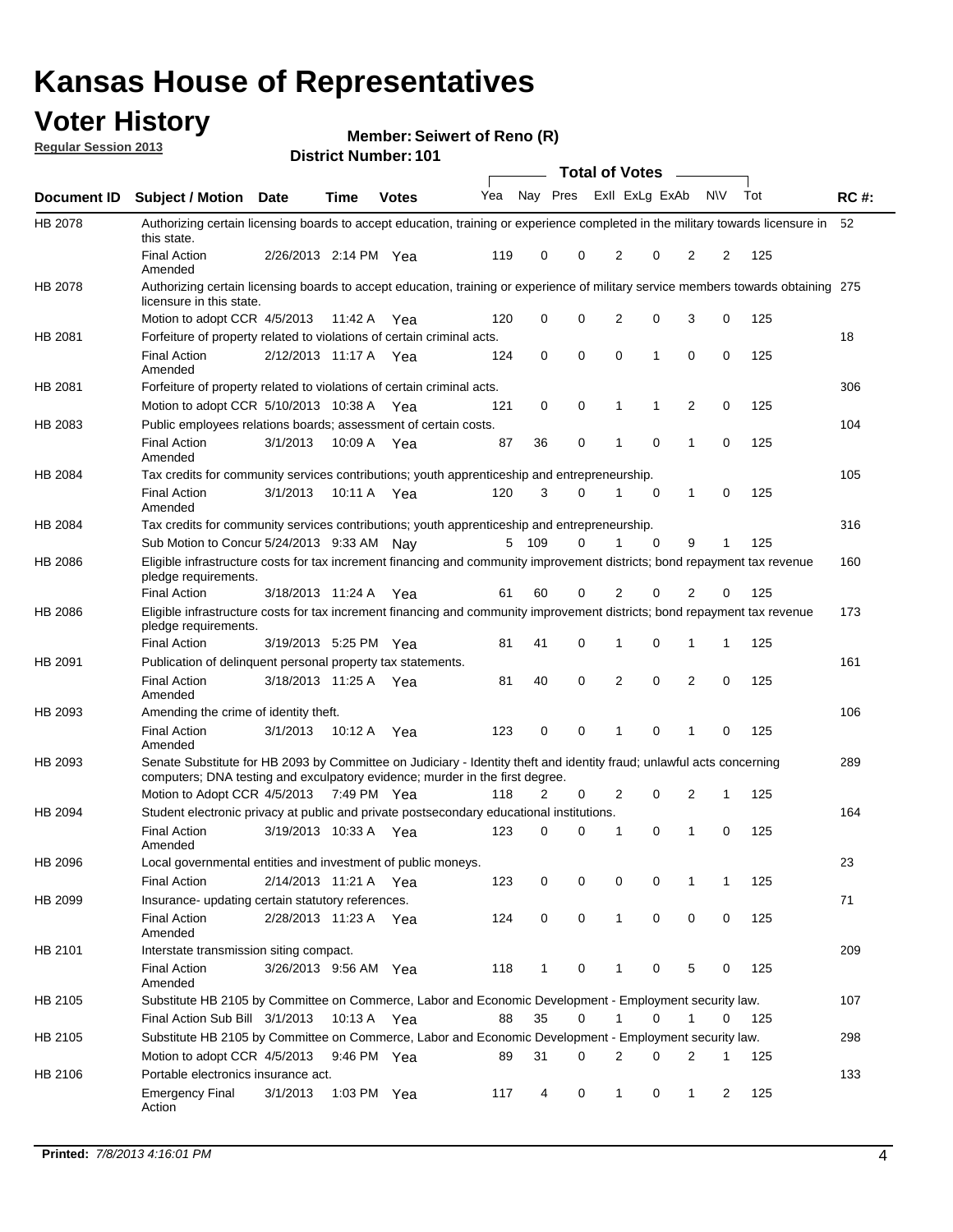### **Voter History**

**Member: Seiwert of Reno (R)** 

**Regular Session 2013**

|             |                                                                                                                                                                                                                                                                      |                       |             |              |     |              | <b>Total of Votes</b>   |                |   | $\overline{\phantom{a}}$ |                |     |             |
|-------------|----------------------------------------------------------------------------------------------------------------------------------------------------------------------------------------------------------------------------------------------------------------------|-----------------------|-------------|--------------|-----|--------------|-------------------------|----------------|---|--------------------------|----------------|-----|-------------|
| Document ID | <b>Subject / Motion</b>                                                                                                                                                                                                                                              | <b>Date</b>           | <b>Time</b> | <b>Votes</b> | Yea |              | Nay Pres Exll ExLg ExAb |                |   |                          | <b>NV</b>      | Tot | <b>RC#:</b> |
| HB 2107     | Insurance; enacting the electronic notice and document act.                                                                                                                                                                                                          |                       |             |              |     |              |                         |                |   |                          |                |     | 134         |
|             | <b>Emergency Final</b><br><b>Action Amend</b>                                                                                                                                                                                                                        | 3/1/2013              | 1:04 PM Yea |              | 121 | 0            | 0                       | 1              | 0 | 1                        | 2              | 125 |             |
| HB 2107     | Insurance; enacting the electronic notice and document act, return of premiums separate from the notice of adverse<br>underwriting decision, statutory updates, uninsurable health plan increase in lifetime limit, mandate lite, certain company<br>dividend plans. |                       |             |              |     |              |                         |                |   |                          |                |     | 281         |
|             | Motion to Adopt CCR 4/5/2013                                                                                                                                                                                                                                         |                       | 4:06 PM Yea |              | 69  | 50           | 0                       | 2              | 0 | 3                        | 1              | 125 |             |
| HB 2109     | School finance; military pupil count.                                                                                                                                                                                                                                |                       |             |              |     |              |                         |                |   |                          |                |     | 108         |
|             | <b>Final Action</b>                                                                                                                                                                                                                                                  | 3/1/2013              | 10:15 A     | Yea          | 104 | 19           | 0                       | 1              | 0 | $\mathbf{1}$             | 0              | 125 |             |
| HB 2109     | Enacting the Kansas children's protection act.                                                                                                                                                                                                                       |                       |             |              |     |              |                         |                |   |                          |                |     | 277         |
|             | Motion to Adopt CCR 4/5/2013                                                                                                                                                                                                                                         |                       | 12:31 P Yea |              | 116 | 2            | 0                       | 2              | 0 | 3                        | 2              | 125 |             |
| HB 2112     | Campaign finance; transfer of campaign money to another candidacy.                                                                                                                                                                                                   |                       |             |              |     |              |                         |                |   |                          |                |     | 72          |
|             | <b>Final Action</b><br>Amended                                                                                                                                                                                                                                       | 2/28/2013 11:25 A Yea |             |              | 95  | 29           | 0                       | 1              | 0 | 0                        | 0              | 125 |             |
| HB 2114     | Debt setoff; collection assistance fee.                                                                                                                                                                                                                              |                       |             |              |     |              |                         |                |   |                          |                |     | 21          |
|             | <b>Final Action</b>                                                                                                                                                                                                                                                  | 2/13/2013 11:34 A     |             | Yea          | 90  | 32           | 0                       | 0              | 0 | 3                        | 0              | 125 |             |
| HB 2115     | Relating to the employment of retired judges and justices.                                                                                                                                                                                                           |                       |             |              |     |              |                         |                |   |                          |                |     | 73          |
|             | <b>Final Action</b>                                                                                                                                                                                                                                                  | 2/28/2013 11:27 A     |             | Yea          | 124 | 0            | 0                       | 1              | 0 | 0                        | 0              | 125 |             |
| HB 2115     | Courts; employment of retired judges and justices; court debt setoff.                                                                                                                                                                                                |                       |             |              |     |              |                         |                |   |                          |                |     | 309         |
|             | Motion to Adopt CCR 5/14/2013 2:14 PM Nav                                                                                                                                                                                                                            |                       |             |              | 100 | 13           | 0                       | 1              | 0 | 9                        | $\overline{2}$ | 125 |             |
| HB 2118     | Preservation of historic property; environs authority deleted.                                                                                                                                                                                                       |                       |             |              |     |              |                         |                |   |                          |                |     | 62          |
|             | <b>Final Action</b>                                                                                                                                                                                                                                                  | 2/27/2013 12:30 P     |             | Yea          | 99  | 24           | 0                       | 1              | 0 | 1                        | 0              | 125 |             |
| HB 2120     | Updating provisions relating to the Kansas bureau of investigations DNA database.                                                                                                                                                                                    |                       |             |              |     |              |                         |                |   |                          |                |     | 109         |
|             | <b>Final Action</b><br>Amended                                                                                                                                                                                                                                       | 3/1/2013              | 10:16 A     | Yea          | 121 | 2            | 0                       | 1              | 0 | 1                        | 0              | 125 |             |
| HB 2120     | Updating provisions relating to DNA collection and DNA evidence; amending the definition of a bet for purposes of the Kansas 302<br>criminal code; sentencing for possession of a firearm during a drug felony                                                       |                       |             |              |     |              |                         |                |   |                          |                |     |             |
|             | Motion to adopt CCR 5/9/2013 11:32 A Yea                                                                                                                                                                                                                             |                       |             |              | 74  | 49           | 0                       | 1              | 0 | 1                        | 0              | 125 |             |
| HB 2122     | Real estate brokers and salespersons; licensing requirements; sales transaction requirements.                                                                                                                                                                        |                       |             |              |     |              |                         |                |   |                          |                |     | 37          |
|             | <b>Final Action</b><br>Amended                                                                                                                                                                                                                                       | 2/20/2013 11:13 A Yea |             |              | 121 | 1            | 0                       |                | 0 | 2                        | 0              | 125 |             |
| HB 2125     | Increasing real estate broker's and salesperson's license fees.                                                                                                                                                                                                      |                       |             |              |     |              |                         |                |   |                          |                |     | 38          |
|             | <b>Final Action</b>                                                                                                                                                                                                                                                  | 2/20/2013 12:16 P     |             | Yea          | 71  | 50           | 1                       | 0              | 0 | 0                        | 3              | 125 |             |
| HB 2128     | Open records act; exceptions.                                                                                                                                                                                                                                        |                       |             |              |     |              |                         |                |   |                          |                |     | 74          |
|             | <b>Final Action</b><br>Amended                                                                                                                                                                                                                                       | 2/28/2013 11:28 A     |             | Yea          | 124 | 0            | 0                       | 1              | 0 | 0                        | 0              | 125 |             |
| HB 2128     | Open records act; exceptions.                                                                                                                                                                                                                                        |                       |             |              |     |              |                         |                |   |                          |                |     | 259         |
|             | Motion to Concur                                                                                                                                                                                                                                                     | 4/3/2013              | 10:29 A     | Yea          | 119 | 0            | 0                       | 1              | 0 | 3                        | $\overline{2}$ | 125 |             |
| HB 2130     | Elections; petition circulators.                                                                                                                                                                                                                                     |                       |             |              |     |              |                         |                |   |                          |                |     | 30          |
|             | <b>Final Action</b>                                                                                                                                                                                                                                                  | 2/18/2013 11:17 A     |             | Yea          | 118 | $\mathbf{1}$ | 0                       | 2              | 0 | 4                        | 0              | 125 |             |
| HB 2135     | Property tax exemption; military housing.                                                                                                                                                                                                                            |                       |             |              |     |              |                         |                |   |                          |                |     | 162         |
|             | <b>Final Action</b>                                                                                                                                                                                                                                                  | 3/18/2013 11:27 A     |             | Yea          | 117 | 4            | 0                       | $\overline{2}$ | 0 | $\overline{2}$           | 0              | 125 |             |
| HB 2138     | Repealing statutes related to oil and gas.                                                                                                                                                                                                                           |                       |             |              |     |              |                         |                |   |                          |                |     | 53          |
|             | <b>Final Action</b>                                                                                                                                                                                                                                                  | 2/26/2013 2:16 PM Yea |             |              | 119 | 0            | 0                       | $\overline{2}$ | 0 | $\overline{2}$           | $\overline{2}$ | 125 |             |
|             | Amended                                                                                                                                                                                                                                                              |                       |             |              |     |              |                         |                |   |                          |                |     |             |
| HB 2139     | Canceled warrants.                                                                                                                                                                                                                                                   |                       |             |              |     |              |                         |                |   |                          |                |     | 75          |
|             | <b>Final Action</b><br>Amended                                                                                                                                                                                                                                       | 2/28/2013 11:30 A     |             | Yea          | 99  | 25           | 0                       | $\mathbf{1}$   | 0 | 0                        | 0              | 125 |             |
| HB 2139     | Canceled warrants.                                                                                                                                                                                                                                                   |                       |             |              |     |              |                         |                |   |                          |                |     | 266         |
|             | Motion to Concur                                                                                                                                                                                                                                                     | 4/4/2013              | 2:40 PM     | Yea          | 114 | 8            | 0                       | 1              | 0 | 2                        | 0              | 125 |             |
| HB 2140     | Repealing K.S.A. 72-60b03                                                                                                                                                                                                                                            |                       |             |              |     |              |                         |                |   |                          |                |     | 39          |
|             | <b>Final Action</b>                                                                                                                                                                                                                                                  | 2/20/2013 12:17 P     |             | Yea          | 122 | 0            | 0                       | 0              | 0 | 0                        | 3              | 125 |             |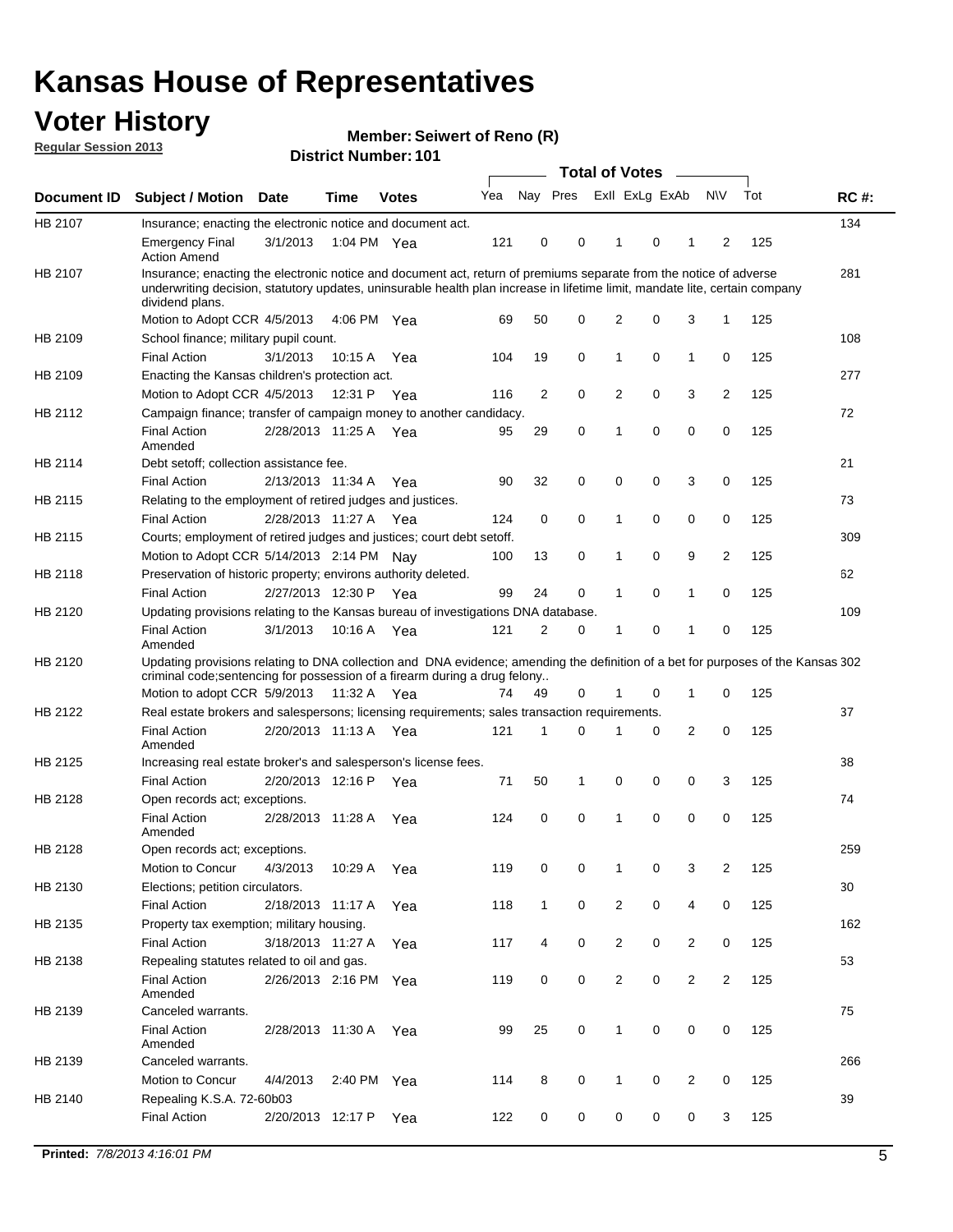**Voter History** 

**Member: Seiwert of Reno (R)** 

**Regular Session 2013**

|                |                                                                                                                                              |          |                       |              |                             |    | <b>Total of Votes</b> |              |          | $\sim$         |     |     |             |
|----------------|----------------------------------------------------------------------------------------------------------------------------------------------|----------|-----------------------|--------------|-----------------------------|----|-----------------------|--------------|----------|----------------|-----|-----|-------------|
|                | Document ID Subject / Motion Date                                                                                                            |          | Time                  | <b>Votes</b> | Yea Nay Pres ExII ExLg ExAb |    |                       |              |          |                | N\V | Tot | <b>RC#:</b> |
| HB 2141        | Repealer; elections process for certain unified school districts.                                                                            |          |                       |              |                             |    |                       |              |          |                |     |     | 24          |
|                | <b>Final Action</b>                                                                                                                          |          | 2/14/2013 11:23 A     | Yea          | 123                         | 0  | 0                     | 0            | 0        | 1              | 1   | 125 |             |
| HB 2142        | Certain educational statutes concerning USD land transfers and higher education loan and grant programs.                                     |          |                       |              |                             |    |                       |              |          |                |     |     | 40          |
|                | <b>Final Action</b>                                                                                                                          |          | 2/20/2013 12:19 P     | Yea          | 122                         | 0  | 0                     | 0            | 0        | 0              | 3   | 125 |             |
| HB 2143        | Repealing outdated provisions relating to the purchase of certain real estate by the department of corrections.                              |          |                       |              |                             |    |                       |              |          |                |     |     | 34          |
|                | <b>Final Action</b>                                                                                                                          |          | 2/20/2013 11:09 A Yea |              | 122                         | 0  | 0                     |              | 0        | $\overline{2}$ | 0   | 125 |             |
| HB 2144        | Repealing unnecessary statutes relating to juveniles.                                                                                        |          |                       |              |                             |    |                       |              |          |                |     |     | 76          |
|                | <b>Final Action</b>                                                                                                                          |          | 2/28/2013 11:32 A Yea |              | 124                         | 0  | 0                     |              | 0        | 0              | 0   | 125 |             |
| <b>HB 2145</b> | Repealing K.S.A. 75-5028; concerning the sale of real estate by the secretary of transportation.                                             |          |                       |              |                             |    |                       |              |          |                |     |     | 35          |
|                | <b>Final Action</b>                                                                                                                          |          | 2/20/2013 11:11 A Yea |              | 122                         | 0  | 0                     |              | 0        | 2              | 0   | 125 |             |
| HB 2146        | Repealing the cancer drug repository program K.S.A. 2012 Supp. 65-1664 through 65-1667 and amending K.S.A. 2012 Supp. 77<br>65-1636.         |          |                       |              |                             |    |                       |              |          |                |     |     |             |
|                | <b>Final Action</b>                                                                                                                          |          | 2/28/2013 11:33 A     | Yea          | 124                         | 0  | 0                     |              | 0        | 0              | 0   | 125 |             |
| HB 2147        | Repealer; use of metric system on certain road signs and markers, moving of heavy vehicles on bridges or culverts, interstate 94<br>bridges. |          |                       |              |                             |    |                       |              |          |                |     |     |             |
|                | <b>Final Action</b>                                                                                                                          | 3/1/2013 |                       | 9:52 AM Yea  | 123                         | 0  | 0                     | 1            | 0        | 1              | 0   | 125 |             |
| HB 2148        | Repealers; postsecondary education scholarship provisions.                                                                                   |          |                       |              |                             |    |                       |              |          |                |     |     | 41          |
|                | <b>Final Action</b>                                                                                                                          |          | 2/20/2013 12:21 P     | Yea          | 106                         | 16 | 0                     | 0            | 0        | 0              | 3   | 125 |             |
| HB 2149        | Repealers; postsecondary education student loans and tuition grants.                                                                         |          |                       |              |                             |    |                       |              |          |                |     |     | 42          |
|                | <b>Final Action</b>                                                                                                                          |          | 2/20/2013 12:22 P     | Yea          | 108                         | 14 | 0                     | 0            | 0        | $\Omega$       | 3   | 125 |             |
| HB 2149        | Repealing a \$500,000 transfer from highway patrol training center fund to the state general fund.                                           |          |                       |              |                             |    |                       |              |          |                |     |     | 314         |
|                | Motion to Concur                                                                                                                             |          | 5/23/2013 10:22 A Yea |              | 113                         | 0  | 0                     |              | 0        | 8              | 3   | 125 |             |
| HB 2150        | Repealers; workforce development loan program act.                                                                                           |          |                       |              |                             |    |                       |              |          |                |     |     | 78          |
|                | <b>Final Action</b>                                                                                                                          |          | 2/28/2013 11:34 A Yea |              | 94                          | 30 | 0                     | 1            | 0        | $\mathbf 0$    | 0   | 125 |             |
| HB 2150        | Senate Substitute for HB 2150 by Committee on Commerce--Concerning the Kansas employment first oversight commission.                         |          |                       |              |                             |    |                       |              |          |                |     |     | 267         |
|                | Motion to Concur                                                                                                                             | 4/4/2013 |                       | 2:44 PM Yea  | 110                         | 12 | 0                     | 1            | 0        | 2              | 0   | 125 |             |
| HB 2151        | Repealers; report on medically underserved areas of the state.                                                                               |          |                       |              |                             |    |                       |              |          |                |     |     | 63          |
|                | <b>Final Action</b>                                                                                                                          |          | 2/27/2013 12:31 P     | Yea          | 123                         | 0  | 0                     | 1            | 0        | 1              | 0   | 125 |             |
| HB 2152        | Repealer: uniform land sales practices act.                                                                                                  |          |                       |              |                             |    |                       |              |          |                |     |     | 36          |
|                | <b>Final Action</b>                                                                                                                          |          | 2/20/2013 11:12 A     | Yea          | 122                         | 0  | 0                     | 1            | 0        | 2              | 0   | 125 |             |
| HB 2153        | Unused medications act; dontating entities.                                                                                                  |          |                       |              |                             |    |                       |              |          |                |     |     | 64          |
|                | <b>Final Action</b><br>Amended                                                                                                               |          | 2/27/2013 12:33 P     | Yea          | 123                         | 0  | 0                     |              | 0        | 1              | 0   | 125 |             |
| HB 2154        | Senate Substitute for HB 2154 by Committee on Public Health and Welfare--Cosmetology; relating to licensure and renewal of 31                |          |                       |              |                             |    |                       |              |          |                |     |     |             |
|                | persons, salons and clinics.                                                                                                                 |          |                       |              |                             |    |                       |              |          |                |     |     |             |
|                | <b>Final Action</b><br>Amended                                                                                                               |          | 2/18/2013 11:19 A     | Yea          | 119                         | 0  | 0                     | 2            | 0        |                | 0   | 125 |             |
| HB 2155        | Cosmetology; relating to licensure and renewal.                                                                                              |          |                       |              |                             |    |                       |              |          |                |     |     | 32          |
|                | <b>Final Action</b><br>Amended                                                                                                               |          | 2/18/2013 11:21 A Yea |              | 119                         | 0  | 0                     | 2            | 0        | 4              | 0   | 125 |             |
| HB 2156        | Repealers; school finance; area vocational school fund; local effort as applied to U.S.D. No. 450                                            |          |                       |              |                             |    |                       |              |          |                |     |     | 43          |
|                | <b>Final Action</b>                                                                                                                          |          | 2/20/2013 12:23 P     | Yea          | 122                         | 0  | 0                     | 0            | 0        | 0              | 3   | 125 |             |
| HB 2160        | Quality care assessment on skilled nursing care facilities.                                                                                  |          |                       |              |                             |    |                       |              |          |                |     |     | 144         |
|                | <b>Final Action</b>                                                                                                                          | 3/7/2013 |                       | 12:13 P ExAb | 100                         | 21 | 0                     | $\mathbf{1}$ | 0        | 3              | 0   | 125 |             |
| HB 2162        | Prohibition on use of state appropriated moneys to lobby relating to gun control at federal, state and local ogvernment level.               |          |                       |              |                             |    |                       |              |          |                |     |     | 79          |
|                | <b>Final Action</b>                                                                                                                          |          | 2/28/2013 11:36 A Yea |              | 120                         | 4  | 0                     | 1            | 0        | 0              | 0   | 125 |             |
|                | Amended                                                                                                                                      |          |                       |              |                             |    |                       |              |          |                |     |     |             |
| HB 2162        | Prohibition on use of state appropriated moneys to lobby at federal, state and local government levels relating to gun control.              |          |                       |              |                             |    |                       |              |          |                |     |     | 312         |
|                | Motion to adopt CCR 5/21/2013 2:52 PM Yea                                                                                                    |          |                       |              | 83                          | 28 | 0                     | 1            | $\Omega$ | 13             | 0   | 125 |             |
| HB 2163        | Relating to garnishment proceedings.                                                                                                         |          |                       |              |                             |    |                       |              |          |                |     |     | 80          |
|                | <b>Final Action</b>                                                                                                                          |          | 2/28/2013 11:37 A Yea |              | 124                         | 0  | 0                     | $\mathbf{1}$ | 0        | 0              | 0   | 125 |             |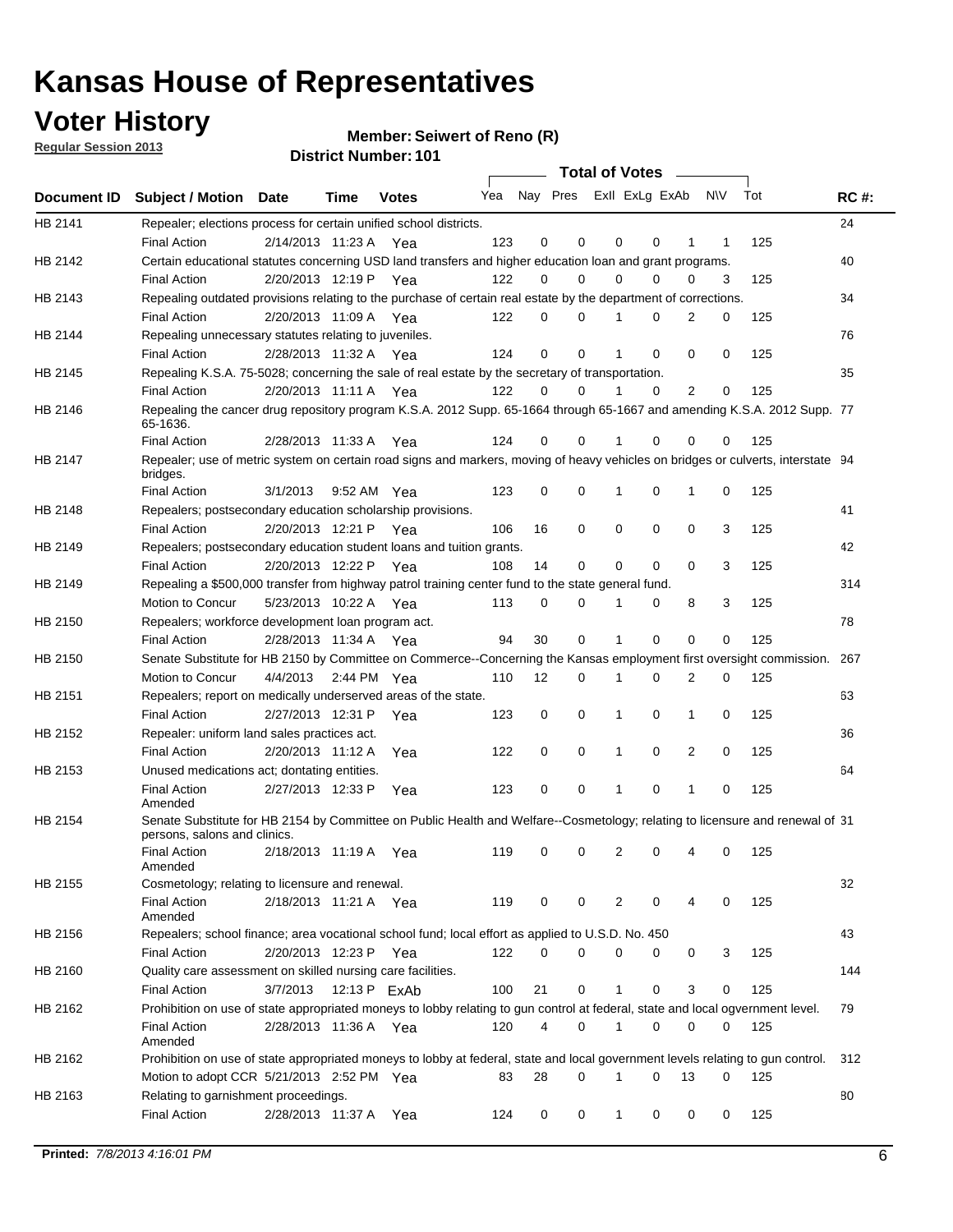### **Voter History**

**Member: Seiwert of Reno (R)** 

**Regular Session 2013**

|             |                                                                                                                                                                                                                                    |                       |             | ו טו השמות האו וטו ש |     |              |          | <b>Total of Votes</b> |          | $\sim$         |              |     |             |
|-------------|------------------------------------------------------------------------------------------------------------------------------------------------------------------------------------------------------------------------------------|-----------------------|-------------|----------------------|-----|--------------|----------|-----------------------|----------|----------------|--------------|-----|-------------|
| Document ID | <b>Subject / Motion Date</b>                                                                                                                                                                                                       |                       | <b>Time</b> | <b>Votes</b>         | Yea | Nay Pres     |          | Exll ExLg ExAb        |          |                | <b>NV</b>    | Tot | <b>RC#:</b> |
| HB 2164     | Relating to jurors; information disqualifying prospective juror from jury service.                                                                                                                                                 |                       |             |                      |     |              |          |                       |          |                |              |     | 47          |
|             | <b>Final Action</b><br>Amended                                                                                                                                                                                                     | 2/25/2013 12:12 P Yea |             |                      | 75  | 45           | 0        | 0                     | 0        | 0              | 5            | 125 |             |
| HB 2164     | Juries and grand juries.                                                                                                                                                                                                           |                       |             |                      |     |              |          |                       |          |                |              |     | 284         |
|             | Motion to Adopt CCR 4/5/2013                                                                                                                                                                                                       |                       | 5:53 PM Yea |                      | 92  | 28           | 0        | 2                     | 0        | $\overline{2}$ | 1            | 125 |             |
| HB 2166     | Sub HB 2166 by Committee on Judiciary -- Relating to the medical assistance recovery program.                                                                                                                                      |                       |             |                      |     |              |          |                       |          |                |              |     | 165         |
|             | Final Action Sub Bill 3/19/2013 10:34 A Yea<br>Amended                                                                                                                                                                             |                       |             |                      | 112 | 11           | $\Omega$ | 1                     | 0        | 1              | 0            | 125 |             |
| HB 2167     | Establishing Native American legislative day at the capitol.                                                                                                                                                                       |                       |             |                      |     |              |          |                       |          |                |              |     | 54          |
|             | <b>Final Action</b>                                                                                                                                                                                                                | 2/26/2013 2:17 PM Yea |             |                      | 119 | 0            | 0        | 2                     | 0        | $\overline{2}$ | 2            | 125 |             |
| HB 2167     | Senate Substitute for HB 2167 by Committee on Federal and State Affairs -- Concerning fireworks; regulations thereof.                                                                                                              |                       |             |                      |     |              |          |                       |          |                |              |     | 261         |
|             | Motion to Concur                                                                                                                                                                                                                   | 4/4/2013              | 11:11 A Yea |                      | 100 | 23           | 0        | 1                     | 0        | 1              | 0            | 125 |             |
| HB 2169     | Allowing for proceedings to determine final disposition of prisoner's pending probation revocations.                                                                                                                               |                       |             |                      |     |              |          |                       |          |                |              |     | 49          |
|             | <b>Final Action</b>                                                                                                                                                                                                                | 2/26/2013 2:10 PM Yea |             |                      | 119 | 0            | $\Omega$ | 0                     | 0        | 0              | 6            | 125 |             |
| HB 2170     | Concerning sentencing dispositions, probation and postrelease supervision.                                                                                                                                                         |                       |             |                      |     |              |          |                       |          |                |              |     | 110         |
|             | <b>Final Action</b><br>Amended                                                                                                                                                                                                     | 3/1/2013              | 10:23 A Yea |                      | 79  | 44           | 0        | 1                     | 0        | 1              | 0            | 125 |             |
| HB 2170     | Concerning sentencing dispositions, probation and postrelease supervision.                                                                                                                                                         |                       |             |                      |     |              |          |                       |          |                |              |     | 256         |
|             | Motion to Concur                                                                                                                                                                                                                   | 4/1/2013              | 10.54 A     | <b>NV</b>            | 75  | 44           | 0        | 1                     | 0        | $\overline{2}$ | 3            | 125 |             |
| HB 2172     | Cemeteries; cemetery corporations and cemetery merchandise.                                                                                                                                                                        |                       |             |                      |     |              |          |                       |          |                |              |     | 81          |
|             | <b>Final Action</b><br>Amended                                                                                                                                                                                                     | 2/28/2013 11:38 A     |             | Yea                  | 124 | 0            | 0        | 1                     | $\Omega$ | $\Omega$       | 0            | 125 |             |
| HB 2176     | The Eisenhower foundation license plate.                                                                                                                                                                                           |                       |             |                      |     |              |          |                       |          |                |              |     | 57          |
|             | <b>Final Action</b>                                                                                                                                                                                                                | 2/27/2013 12:11 P     |             | Yea                  | 112 | 11           | 0        | 0                     | 0        | 1              | 1            | 125 |             |
| HB 2177     | Relating to motor carriers; concerning safety rules and regulations; certificates of convenience and necessity; transportation of 55<br>certain materials.                                                                         |                       |             |                      |     |              |          |                       |          |                |              |     |             |
|             | <b>Final Action</b><br>Amended                                                                                                                                                                                                     | 2/26/2013 2:18 PM Yea |             |                      | 119 | 0            | 0        | 2                     | 0        | $\overline{2}$ | 2            | 125 |             |
| HB 2179     | Amending the secretary of labor's role of taking assignment of wage claims.                                                                                                                                                        |                       |             |                      |     |              |          |                       |          |                |              |     | 111         |
|             | <b>Final Action</b><br>Amended                                                                                                                                                                                                     | 3/1/2013              | 10:24 A Yea |                      | 87  | 36           | 0        | 1                     | 0        | 1              | 0            | 125 |             |
| HB 2181     | Authorizing licensing bodies to accept certain online distance education courses towards licensure for military service member 55<br>applicants                                                                                    |                       |             |                      |     |              |          |                       |          |                |              |     |             |
|             | <b>Final Action</b>                                                                                                                                                                                                                | 2/27/2013 12:34 P     |             | Yea                  | 123 | 0            | 0        | 1                     | 0        | 1              | 0            | 125 |             |
| HB 2182     | Relating to grand juries.                                                                                                                                                                                                          |                       |             |                      |     |              |          |                       |          |                |              |     | 152         |
|             | <b>Final Action</b><br>Amended                                                                                                                                                                                                     | 3/13/2013 11:20 A     |             | Yea                  | 100 | 24           | 0        | 0                     | 0        | 1              | 0            | 125 |             |
| HB 2183     | Substitute HB 2183 by Committee on Health and Human Services - - designation and control of infectious and contagious<br>diseases.                                                                                                 |                       |             |                      |     |              |          |                       |          |                |              |     | 112         |
|             | Final Action Sub Bill 3/1/2013<br>Amended                                                                                                                                                                                          |                       | 10:26 A Yea |                      | 122 | $\mathbf{1}$ | 0        | 1                     | 0        | 1              | 0            | 125 |             |
| HB 2183     | Substitute HB 2183 by Committee on Health and Human Services -- department of health and environment statutory duties<br>and functions, infectious and contagious diseases, laboratory services, health information technology and |                       |             |                      |     |              |          |                       |          |                |              |     | 297         |
|             | Motion to Adopt CCR 4/5/2013                                                                                                                                                                                                       |                       | 9:37 PM Yea |                      | 120 | 0            | 0        | 2                     | 0        | 2              | 1            | 125 |             |
| HB 2185     | Consolidation of citites and counties; dual majority vote.                                                                                                                                                                         |                       |             |                      |     |              |          |                       |          |                |              |     | 113         |
|             | <b>Final Action</b><br>Amended                                                                                                                                                                                                     | 3/1/2013              | 10:27 A Yea |                      | 119 | 4            | 0        | 1                     | 0        | $\mathbf{1}$   | 0            | 125 |             |
| HB 2193     | Public facilities; accessiblity standards for disabled persons.                                                                                                                                                                    |                       |             |                      |     |              |          |                       |          |                |              |     | 145         |
|             | <b>Final Action</b>                                                                                                                                                                                                                | 3/7/2013              |             | 12:14 P ExAb         | 121 | 0            | 0        | 1                     | 0        | 3              | 0            | 125 |             |
| HB 2195     | Claims against the state; 2012 Joint Committee recommendations.                                                                                                                                                                    |                       |             |                      |     |              |          |                       |          |                |              |     | 146         |
|             | <b>Final Action</b><br>Amended                                                                                                                                                                                                     | 3/7/2013              |             | 12:16 P ExAb         | 110 | 10           | 0        | 1                     | 0        | 3              | $\mathbf{1}$ | 125 |             |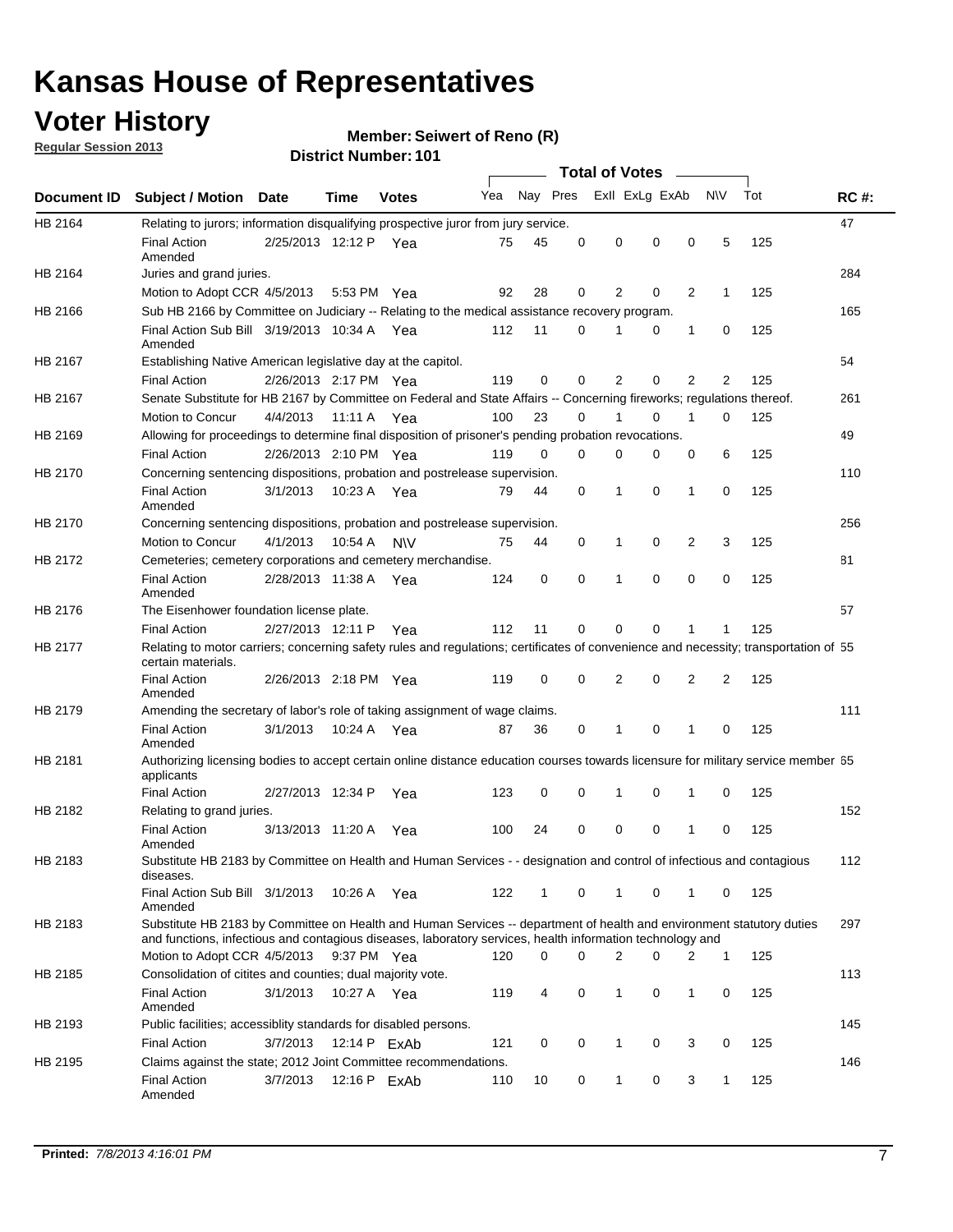### **Voter History**

**Member: Seiwert of Reno (R)** 

**Regular Session 2013**

|                    |                                                                                                                                                                                                                |                        |             | ו טו . וסעווווטדו שו ווסוש |     |              | <b>Total of Votes</b> |                |   |              |           |     |             |
|--------------------|----------------------------------------------------------------------------------------------------------------------------------------------------------------------------------------------------------------|------------------------|-------------|----------------------------|-----|--------------|-----------------------|----------------|---|--------------|-----------|-----|-------------|
| <b>Document ID</b> | <b>Subject / Motion Date</b>                                                                                                                                                                                   |                        | <b>Time</b> | <b>Votes</b>               | Yea | Nay Pres     |                       | Exll ExLg ExAb |   |              | <b>NV</b> | Tot | <b>RC#:</b> |
| HB 2197            | Kansas state high school activities association; membership of board of directors and executive board.                                                                                                         |                        |             |                            |     |              |                       |                |   |              |           |     | 249         |
|                    | <b>Emergency Final</b><br><b>Action Amend</b>                                                                                                                                                                  | 3/26/2013 8:46 PM Yea  |             |                            | 69  | 53           | 0                     | 1              | 0 | 2            | 0         | 125 |             |
| HB 2199            | Second amendment protection act.                                                                                                                                                                               |                        |             |                            |     |              |                       |                |   |              |           |     | 157         |
|                    | <b>Final Action</b><br>Amended                                                                                                                                                                                 | 3/14/2013 11:34 A ExAb |             |                            | 94  | 29           | 0                     | 0              | 0 | 2            | 0         | 125 |             |
| HB 2199            | Senate Substitute for HB 2199 by Committee on Federal and State Affairs--Secretary of Administration; successor; diretor of<br>accounts and reports; certain rules and regulations; Kansas liquor control act. |                        |             |                            |     |              |                       |                |   |              |           |     | 313         |
|                    | Motion to adopt CCR 5/22/2013 2:17 PM Yea                                                                                                                                                                      |                        |             |                            | 89  | 23           | 0                     | $\mathbf 1$    | 0 | 12           | 0         | 125 |             |
| HB 2200            | Executive chief information technology officer; office of information tehcnology services.                                                                                                                     |                        |             |                            |     |              |                       |                |   |              |           |     | 114         |
|                    | <b>Final Action</b><br>Amended                                                                                                                                                                                 | 3/1/2013               | 10:28 A Yea |                            | 121 | 2            | 0                     | 1              | 0 | 1            | 0         | 125 |             |
| HB 2201            | Telecommunications; regulation by the state corporation commission and distributions from the Kansas universal service<br>fund.                                                                                |                        |             |                            |     |              |                       |                |   |              |           |     | 33          |
|                    | <b>Final Action</b><br>Amended                                                                                                                                                                                 | 2/18/2013 11:24 A      |             | Yea                        | 118 | 1            | 0                     | 2              | 0 | 4            | 0         | 125 |             |
| HB 2201            | Telecommunications; regulation by the state corporation commission and distributions from the Kansas universal service<br>fund.                                                                                |                        |             |                            |     |              |                       |                |   |              |           |     | 278         |
|                    | Motion to Adopt CCR 4/5/2013                                                                                                                                                                                   |                        | 12:57 P     | Yea                        | 99  | 20           | 0                     | 2              | 0 | 3            | 1         | 125 |             |
| HB 2202            | Providing automatic relief from certain motor carrier restrictions upon the governor's declaration of emergency.                                                                                               |                        |             |                            |     |              |                       |                |   |              |           |     | 44          |
|                    | <b>Final Action</b><br>Amended                                                                                                                                                                                 | 2/20/2013 12:25 P      |             | Yea                        | 122 | 0            | 0                     | $\Omega$       | 0 | 0            | 3         | 125 |             |
| HB 2203            | Relating to exercise of religion.                                                                                                                                                                              |                        |             |                            |     |              |                       |                |   |              |           |     | 115         |
|                    | <b>Final Action</b><br>Amended                                                                                                                                                                                 | 3/1/2013               | 10:31 A     | Yea                        | 109 | 14           | 0                     | 1              | 0 | 1            | 0         | 125 |             |
| HB 2203            | Relating to exercise of religion.                                                                                                                                                                              |                        |             |                            |     |              |                       |                |   |              |           |     | 200         |
|                    | Motion to Concur                                                                                                                                                                                               | 3/25/2013 9:41 AM      |             | Yea                        | 109 | 12           | 0                     | 2              | 0 | 2            | 0         | 125 |             |
| HB 2204            | Relating to redemption of real property.                                                                                                                                                                       |                        |             |                            |     |              |                       |                |   |              |           |     | 116         |
|                    | <b>Final Action</b><br>Amended                                                                                                                                                                                 | 3/1/2013               | 10:32 A     | Yea                        | 123 | 0            | 0                     | 1              | 0 | 1            | 0         | 125 |             |
| HB 2204            | Extending the judicial branch surcharge for two years.                                                                                                                                                         |                        |             |                            |     |              |                       |                |   |              |           |     | 308         |
|                    | Motion to adopt CCR $5/13/2013$ 10:38 A Yea                                                                                                                                                                    |                        |             |                            | 121 | $\mathbf{1}$ | 0                     | 0              | 0 | 3            | 0         | 125 |             |
| HB 2205            | Adoption hearings; time and waiver of notice.                                                                                                                                                                  |                        |             |                            |     |              |                       |                |   |              |           |     | 117         |
|                    | <b>Final Action</b><br>Amended                                                                                                                                                                                 | 3/1/2013               | 10:33 A Yea |                            | 123 | 0            | 0                     | 1              | 0 | 1            | 0         | 125 |             |
| HB 2207            | Substitute HB 2207 by Committee on Agriculture and Natural Resources--Amending provisions relating to the regulation and<br>certification of animal feeding facilities.                                        |                        |             |                            |     |              |                       |                |   |              |           |     | 56          |
|                    | Final Action Sub Bill 2/26/2013 2:20 PM Yea                                                                                                                                                                    |                        |             |                            | 119 | 0            | 0                     | 2              | 0 | 2            | 2         | 125 |             |
| HB 2207            | Substitute HB 2207 by Committee on Agriculture and Natural Resources--Amending provisions relating to the regulation and<br>certification of animal feeding facilities.                                        |                        |             |                            |     |              |                       |                |   |              |           |     | 257         |
|                    | Motion to Concur                                                                                                                                                                                               | 4/1/2013 2:23 PM Yea   |             |                            | 119 | 0            | 0                     | 1              | 0 | 3            | 2         | 125 |             |
| HB 2209            | Amendments to the Kansas offender registration act.                                                                                                                                                            |                        |             |                            |     |              |                       |                |   |              |           |     | 66          |
|                    | <b>Final Action</b><br>Amended                                                                                                                                                                                 | 2/27/2013 12:35 P Yea  |             |                            | 123 | 0            | 0                     | 1              | 0 | $\mathbf{1}$ | 0         | 125 |             |
| HB 2210            | Elections; change of party affiliation.                                                                                                                                                                        |                        |             |                            |     |              |                       |                |   |              |           |     | 132         |
|                    | Emergency Final<br><b>Action Amend</b>                                                                                                                                                                         | 3/1/2013               | 1:02 PM Yea |                            | 72  | 49           | 0                     | 1              | 0 | 1            | 2         | 125 |             |
| HB 2212            | Concerning the requirements to receiving a service grant through the veterans claims assistance program.                                                                                                       |                        |             |                            |     |              |                       |                |   |              |           |     | 118         |
|                    | <b>Final Action</b>                                                                                                                                                                                            | 3/1/2013               | 10:34 A     | Yea                        | 123 | 0            | 0                     | 1              | 0 | 1            | 0         | 125 |             |
| HB 2213            | Member elections and retirement benefit determinations and one-time payments under KPERS act of 2015.                                                                                                          |                        |             |                            |     |              |                       |                |   |              |           |     | 27          |
|                    | <b>Final Action</b>                                                                                                                                                                                            | 2/15/2013 11:19 A Yea  |             |                            | 115 | 0            | 0                     | 2              | 2 | 3            | 3         | 125 |             |
| HB 2213            | Amended<br>Member elections and retirement benefit determinations and one-time payments under KPERS act of 2015.                                                                                               |                        |             |                            |     |              |                       |                |   |              |           |     | 311         |
|                    | Motion to adopt CCR 5/20/2013 2:11 PM ExAb                                                                                                                                                                     |                        |             |                            | 104 | 0            | 0                     | 1              | 0 | 16           | 4         | 125 |             |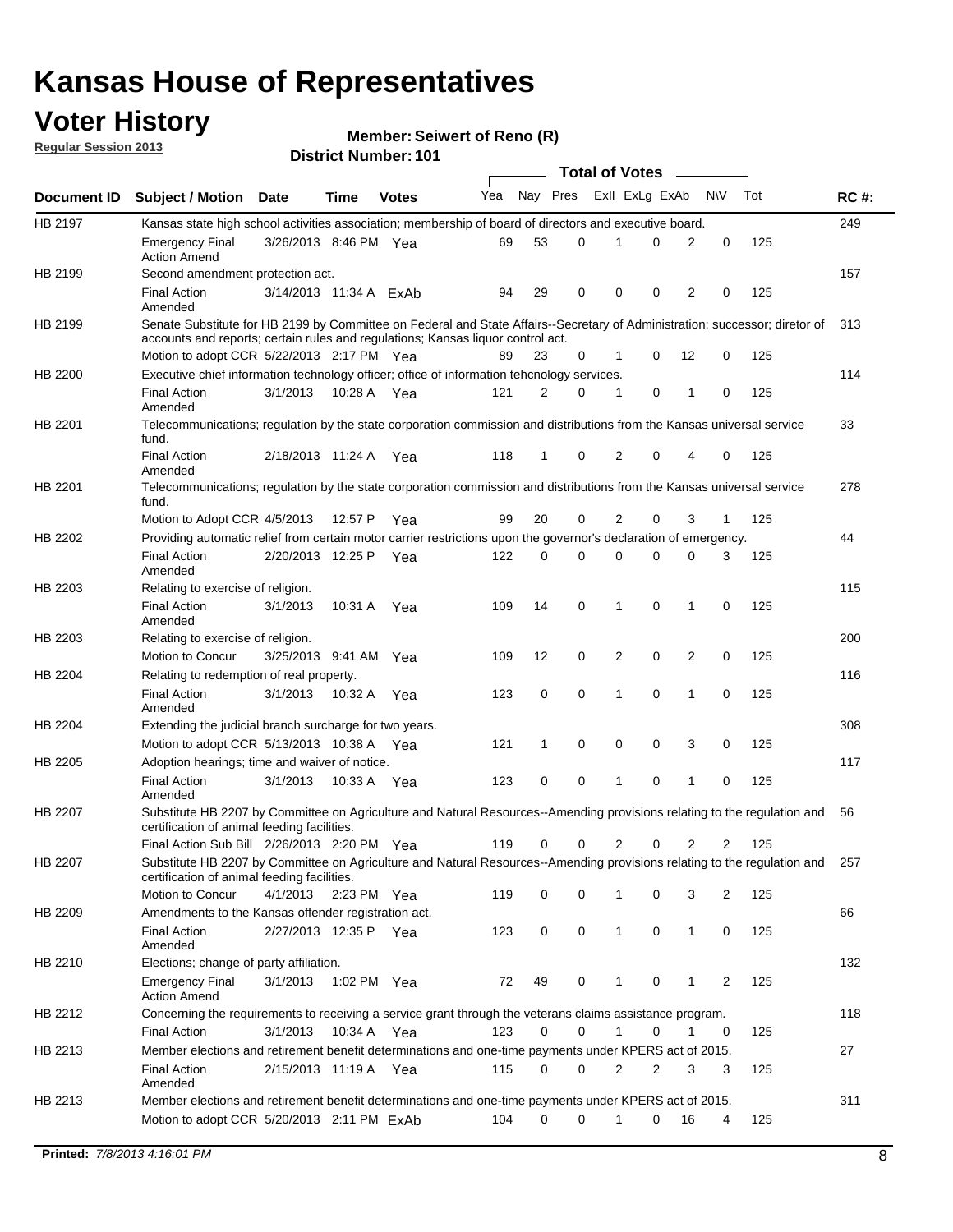### **Voter History**

**Member: Seiwert of Reno (R)** 

**Regular Session 2013**

|                    |                                                                                                                                                                                                       |                       |         | ו טו . וסטווווטדו וטווע |              |    |   | <b>Total of Votes</b> |          | $\sim$         |           |     |             |
|--------------------|-------------------------------------------------------------------------------------------------------------------------------------------------------------------------------------------------------|-----------------------|---------|-------------------------|--------------|----|---|-----------------------|----------|----------------|-----------|-----|-------------|
| <b>Document ID</b> | <b>Subject / Motion Date</b>                                                                                                                                                                          |                       | Time    | <b>Votes</b>            | Yea Nay Pres |    |   | Exll ExLg ExAb        |          |                | <b>NV</b> | Tot | <b>RC#:</b> |
| HB 2216            | Repealing certain joint committees and amending related statutes; amending the joint committees on special claims against<br>the state.                                                               |                       |         |                         |              |    |   |                       |          |                |           |     | 119         |
|                    | <b>Final Action</b><br>Amended                                                                                                                                                                        | 3/1/2013              | 10:36 A | Yea                     | 91           | 32 | 0 | 1                     | 0        | 1              | 0         | 125 |             |
| HB 2216            | Repealing certain joint committees and amending related statutes; amending the joint committees on special claims against<br>the state.                                                               |                       |         |                         |              |    |   |                       |          |                |           |     | 323         |
|                    | Motion to adopt CCR 6/2/2013                                                                                                                                                                          |                       | 12:18 A | Yea                     | 81           | 28 | 0 | 1                     | 0        | 6              | 9         | 125 |             |
| HB 2217            | Creating the crime of female genital mutilation and setting the penalty.                                                                                                                              |                       |         |                         |              |    |   |                       |          |                |           |     | 120         |
|                    | <b>Final Action</b><br>Amended                                                                                                                                                                        | 3/1/2013              |         | 10:37 A Yea             | 123          | 0  | 0 | 1                     | 0        | $\mathbf{1}$   | 0         | 125 |             |
| HB 2218            | Driving under the influence of alcohol or drugs; tests; implied consent; administrative hearings.                                                                                                     |                       |         |                         |              |    |   |                       |          |                |           |     | 82          |
|                    | <b>Final Action</b>                                                                                                                                                                                   | 2/28/2013 11:40 A Yea |         |                         | 124          | 0  | 0 |                       | $\Omega$ | 0              | 0         | 125 |             |
| HB 2218            | Driving under the influence of alcohol or drugs; boating under the influence of alcohol or drugs; tests; implied consent;<br>administrative hearings; aggravated battery DUI.                         |                       |         |                         |              |    |   |                       |          |                |           |     | 303         |
|                    | Motion to adopt CCR 5/9/2013 11:46 A                                                                                                                                                                  |                       |         | Yea                     | 120          | 2  | 0 | 1                     | 0        | 1              | 1         | 125 |             |
| HB 2221            | Enacting the equal access act; school employees; professional employees organization.                                                                                                                 |                       |         |                         |              |    |   |                       |          |                |           |     | 83          |
|                    | <b>Final Action</b>                                                                                                                                                                                   | 2/28/2013 11:42 A     |         | Yea                     | 71           | 53 | 0 | 1                     | 0        | 0              | 0         | 125 |             |
| HB 2222            | School districts; bullying policies.                                                                                                                                                                  |                       |         |                         |              |    |   |                       |          |                |           |     | 141         |
|                    | <b>Emergency Final</b><br><b>Action Amend</b>                                                                                                                                                         | 3/1/2013              |         | 1:13 PM $Yea$           | 119          | 1  | 1 | 1                     | 0        | 1              | 2         | 125 |             |
| HB 2228            | Decreased employer payments to group insurance reserve fund for KPERS plan of death and long-term disability benefits<br>during fiscal years 2014 and 2015.                                           |                       |         |                         |              |    |   |                       |          |                |           |     | 28          |
|                    | <b>Final Action</b><br>Amended                                                                                                                                                                        | 2/15/2013 11:21 A Yea |         |                         | 115          | 0  | 0 | 2                     | 2        | 3              | 3         | 125 |             |
| HB 2231            | Substitute HB 2231 by Committee on Appropriations - Appropriations for FY 2014, FY 2015, FY 2016, FY 2017 and FY 2018<br>for various state agencies; capital improvement projects.                    |                       |         |                         |              |    |   |                       |          |                |           |     | 177         |
|                    | Final Action Sub Bill 3/20/2013 10:29 A Yea<br>Amended                                                                                                                                                |                       |         |                         | 68           | 55 | 0 |                       | 0        | 1              | 0         | 125 |             |
| HB 2234            | Contracts between the Kansas turnpike authority and the Kansas department of transportation.                                                                                                          |                       |         |                         |              |    |   |                       |          |                |           |     | 151         |
|                    | <b>Final Action</b><br>Amended                                                                                                                                                                        | 3/11/2013 11:16 A Yea |         |                         | 81           | 41 | 0 | 0                     | 1        | $\overline{2}$ | 0         | 125 |             |
| HB 2234            | Naming the secretary of transportation as the director of operations of the Kansas turnpike authority; pertaining to certain<br>contracts between the authority and the department of transportation. |                       |         |                         |              |    |   |                       |          |                |           |     | 299         |
|                    | Motion to Adopt CCR 4/5/2013                                                                                                                                                                          |                       | 10:12 P | Yea                     | 76           | 44 | 0 | 2                     | 0        | 2              | 1         | 125 |             |
| <b>HB 2244</b>     | Taxation of watercraft.<br><b>Emergency Final</b><br><b>Action Amend</b>                                                                                                                              | 3/26/2013 8:49 PM Yea |         |                         | 107          | 15 | 0 | 1                     | 0        | 2              | 0         | 125 | 250         |
| HB 2249            | City annexation of fire district land; double taxation; refund.                                                                                                                                       |                       |         |                         |              |    |   |                       |          |                |           |     | 121         |
|                    | Final Action 3/1/2013 10:39 A Yea<br>Amended                                                                                                                                                          |                       |         |                         | 101          | 22 | 0 | $\mathbf{1}$          | 0        | $\mathbf{1}$   | 0         | 125 |             |
| HB 2249            | Certain property issues; fire districts; historic preservation; solid waste.                                                                                                                          |                       |         |                         |              |    |   |                       |          |                |           |     | 310         |
|                    | Motion to Adopt CCR 5/17/2013 10:25 A Yea                                                                                                                                                             |                       |         |                         | 92           | 18 | 0 | 1                     | 0        | 14             | 0         | 125 |             |
| HB 2252            | Eliminating the statute of limitations for prosecutions of rape and aggravated criminal sodomy.                                                                                                       |                       |         |                         |              |    |   |                       |          |                |           |     | 122         |
|                    | <b>Final Action</b><br>Amended                                                                                                                                                                        | 3/1/2013              |         | 10:40 A Yea             | 123          | 0  | 0 |                       | 0        | 1              | 0         | 125 |             |
| HB 2253            | Abortion; prohibiting funding for abortion services; amending late-term abortion and woman's- right-to-know statutes.                                                                                 |                       |         |                         |              |    |   |                       |          |                |           |     | 178         |
|                    | <b>Final Action</b><br>Amended                                                                                                                                                                        | 3/20/2013 10:31 A Yea |         |                         | 92           | 31 | 0 | 1                     | 0        | 1              | 0         | 125 |             |
| HB 2253            | Abortion; prohibiting funding for abortion services; amending late-term abortion and woman's- right-to-know statutes.                                                                                 |                       |         |                         |              |    |   |                       |          |                |           |     | 301         |
|                    | Motion to Adopt CCR 4/5/2013                                                                                                                                                                          |                       |         | 10:34 P Yea             | 90           | 30 | 0 | 2                     | 0        | 2              | 1         | 125 |             |
| HB 2255            | Economic development; investments in telecommunications machinery and equipment.                                                                                                                      |                       |         |                         |              |    |   |                       |          |                |           |     | 142         |
|                    | EFA Sub Bill<br>Amended                                                                                                                                                                               | 3/1/2013              |         | 1:15 PM $Yea$           | 116          | 5  | 0 | -1                    | 0        | 1              | 2         | 125 |             |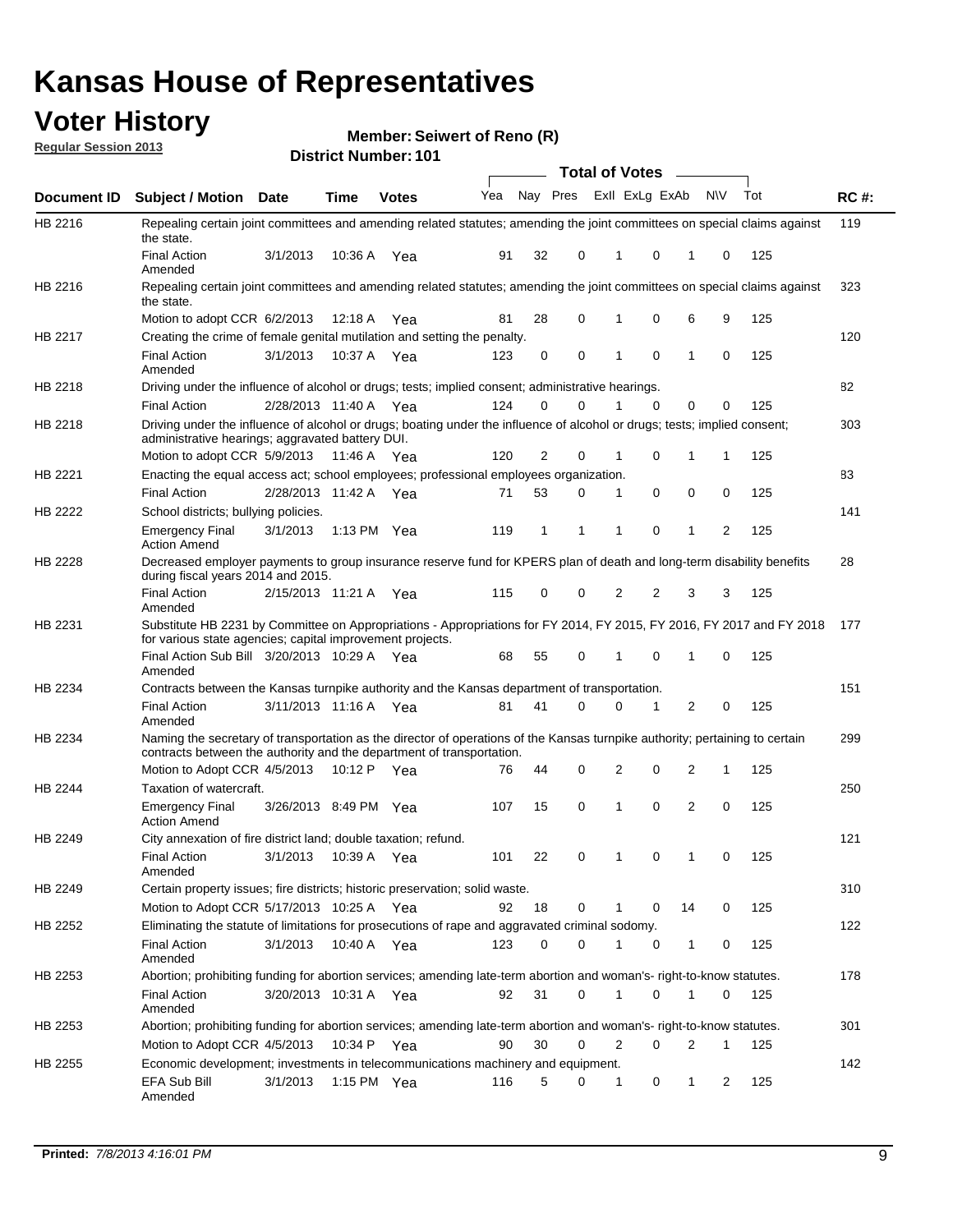### **Voter History**

**Member: Seiwert of Reno (R)** 

**Regular Session 2013**

|             |                                                                                                                                                                                       |                       |             | ו טו . וסטווווטדו וטווע |     |                         |             | <b>Total of Votes</b> |              | $\overline{\phantom{a}}$ |              |     |             |
|-------------|---------------------------------------------------------------------------------------------------------------------------------------------------------------------------------------|-----------------------|-------------|-------------------------|-----|-------------------------|-------------|-----------------------|--------------|--------------------------|--------------|-----|-------------|
| Document ID | <b>Subject / Motion Date</b>                                                                                                                                                          |                       | <b>Time</b> | <b>Votes</b>            | Yea | Nay Pres Exll ExLg ExAb |             |                       |              |                          | <b>NV</b>    | Tot | <b>RC#:</b> |
| HB 2259     | Domestic relations; relating to dissolution of marriage;                                                                                                                              |                       |             |                         |     |                         |             |                       |              |                          |              |     | 58          |
|             | <b>Final Action</b>                                                                                                                                                                   | 2/27/2013 12:12 P     |             | Yea                     | 123 | 0                       | 0           | 1                     | 0            | 1                        | $\Omega$     | 125 |             |
| HB 2261     | Authorizing the expenditure of unencumbered balances held by school district; removing the cap for contingency reserve<br>fund.                                                       |                       |             |                         |     |                         |             |                       |              |                          |              |     | 48          |
|             | <b>Final Action</b><br>Amended                                                                                                                                                        | 2/25/2013 12:13 P     |             | Yea                     | 120 | 0                       | 0           | 0                     | 0            | 0                        | 5            | 125 |             |
| HB 2261     | School districts; expenditure of unencumbered bala ces; removing the cap for contingency reserve fund; establishing celebrate 305                                                     |                       |             |                         |     |                         |             |                       |              |                          |              |     |             |
|             | freedom week; bullying policies. ies.<br>Motion to adopt CCR 5/9/2013                                                                                                                 |                       | 2:25 PM Yea |                         | 119 | 1                       | 0           |                       | 0            | 4                        | 0            | 125 |             |
| HB 2262     | Substitute HB 2262 by Committee on Appropriations - Amending the percentage amount that is deposited into the oil and gas 210<br>valuation depletion trust fund from 12.41% to 8.25%. |                       |             |                         |     |                         |             |                       |              |                          |              |     |             |
|             | Final Action Sub Bill 3/26/2013 9:58 AM Yea                                                                                                                                           |                       |             |                         | 96  | 23                      | 0           |                       | 0            | 5                        | 0            | 125 |             |
| HB 2267     | Income tax, credits, high performance incentive program; subtraction modifications, certain expenses related to living dinor<br>organ donations.                                      |                       |             |                         |     |                         |             |                       |              |                          |              |     | 252         |
|             | <b>Emergency Final</b><br><b>Action Amend</b>                                                                                                                                         | 3/26/2013 8:52 PM Yea |             |                         | 106 | 16                      | 0           | 1                     | 0            | 2                        | 0            | 125 |             |
| HB 2269     | John Bower memorial highway.                                                                                                                                                          |                       |             |                         |     |                         |             |                       |              |                          |              |     | 84          |
|             | <b>Final Action</b><br>Amended                                                                                                                                                        | 2/28/2013 11:44 A Yea |             |                         | 114 | 10                      | 0           | 1                     | 0            | 0                        | 0            | 125 |             |
| HB 2272     | Exempting IRB-purchased property from property taxatin without state ownerhsip requirement.                                                                                           |                       |             |                         |     |                         |             |                       |              |                          |              |     | 123         |
|             | <b>Final Action</b>                                                                                                                                                                   | 3/1/2013              | 10:41 A     | Yea                     | 123 | 0                       | 0           | 1                     | 0            | $\mathbf{1}$             | 0            | 125 |             |
| HB 2278     | Creating a penalty enhancement for the theft or burglary of a firearm.                                                                                                                |                       |             |                         |     |                         |             |                       |              |                          |              |     | 135         |
|             | <b>Emergency Final</b><br><b>Action Amend</b>                                                                                                                                         | 3/1/2013              | 1:06 PM Yea |                         | 117 | 4                       | $\mathbf 0$ | 1                     | 0            | 1                        | 2            | 125 |             |
| HB 2280     | School districts; establishing celebrate freedom week and related curriculum.                                                                                                         |                       |             |                         |     |                         |             |                       |              |                          |              |     | 140         |
|             | <b>Emergency Final</b><br><b>Action Amend</b>                                                                                                                                         | 3/1/2013              | 1:12 PM Yea |                         | 95  | 25                      | 1           | 1                     | 0            | 1                        | 2            | 125 |             |
| HB 2294     | Kansas uniform securities act.                                                                                                                                                        |                       |             |                         |     |                         |             |                       |              |                          |              |     | 124         |
|             | <b>Final Action</b>                                                                                                                                                                   | 3/1/2013              | 10:42 A     | Yea                     | 123 | 0                       | 0           | 1                     | 0            | 1                        | 0            | 125 |             |
| HB 2296     | Campaign finance; permitted uses of campaign funds.                                                                                                                                   |                       |             |                         |     |                         |             |                       |              |                          |              |     | 148         |
|             | <b>Final Action</b>                                                                                                                                                                   | 3/8/2013              | 11:12 A Yea |                         | 120 | $\mathbf{1}$            | 0           | 0                     | $\mathbf{1}$ | 2                        | $\mathbf{1}$ | 125 |             |
| HB 2298     | Amending the crimes of interference with law enforcement and giving a false alarm.                                                                                                    |                       |             |                         |     |                         |             |                       |              |                          |              |     | 136         |
|             | <b>Emergency Final</b><br>Action                                                                                                                                                      | 3/1/2013              | 1:07 PM Yea |                         | 121 | 0                       | 0           | 1                     | 0            | 1                        | 2            | 125 |             |
| HB 2302     | Relating to drug screening, criminal history record check and fingerprinting of certain persons and employees.                                                                        |                       |             |                         |     |                         |             |                       |              |                          |              |     | 85          |
|             | <b>Final Action</b><br>Amended                                                                                                                                                        | 2/28/2013 11:45 A     |             | Yea                     | 124 | 0                       | $\Omega$    | 1                     | 0            | 0                        | $\mathbf 0$  | 125 |             |
| HB 2303     | Relating to drivier's license fees; driving under the influence equipment fund.                                                                                                       |                       |             |                         |     |                         |             |                       |              |                          |              |     | 125         |
|             | <b>Final Action</b><br>Amended                                                                                                                                                        | 3/1/2013              | 10:44 A     | Yea                     | 113 | 10                      | 0           | 1                     | 0            | 1                        | 0            | 125 |             |
| HB 2305     | Kansas storage tank act and containment of underground storage tanks.                                                                                                                 |                       |             |                         |     |                         |             |                       |              |                          |              |     | 126         |
|             | <b>Final Action</b>                                                                                                                                                                   | 3/1/2013              | 10:45 A     | Yea                     | 123 | 0                       | 0           | 1                     | 0            | 1                        | 0            | 125 |             |
| HB 2305     | Kansas storage tank act and containment of underground storage tanks.                                                                                                                 |                       |             |                         |     |                         |             |                       |              |                          |              |     | 197         |
|             | Motion to Concur                                                                                                                                                                      | 3/22/2013 11:36 A     |             | Yea                     | 119 | 0                       | 0           | 2                     | 0            | 3                        | $\mathbf{1}$ | 125 |             |
| HB 2311     | Increasing delinquent registration fees.                                                                                                                                              |                       |             |                         |     |                         |             |                       |              |                          |              |     | 127         |
|             | <b>Final Action</b>                                                                                                                                                                   | 3/1/2013              | 10:50 A     | Nay                     | 24  | 99                      | 0           | $\mathbf{1}$          | 0            | 1                        | 0            | 125 |             |
| HB 2312     | Kansas uninsurable health insurance plan; increase in life time limit.                                                                                                                |                       |             |                         |     |                         |             |                       |              |                          |              |     | 95          |
|             | <b>Final Action</b>                                                                                                                                                                   | 3/1/2013              | 9:53 AM Yea |                         | 123 | 0                       | 0           | 1                     | 0            | 1                        | 0            | 125 |             |
| HB 2318     | Authorizing use of motorcycle headlamp modulation systems and side lamps.                                                                                                             |                       |             |                         |     |                         |             |                       |              |                          |              |     | 128         |
|             | <b>Final Action</b><br>Amended                                                                                                                                                        | 3/1/2013              | 10:52 A     | Yea                     | 123 | 0                       | 0           | 1                     | 0            | 1                        | 0            | 125 |             |
| HB 2318     | Authorizing use of motorcycle headlamp modulation systems and side lamps.                                                                                                             |                       |             |                         |     |                         |             |                       |              |                          |              |     | 201         |
|             | Motion to Concur                                                                                                                                                                      | 3/25/2013 9:44 AM Yea |             |                         | 121 | 0                       | 0           | 2                     | 0            | 2                        | 0            | 125 |             |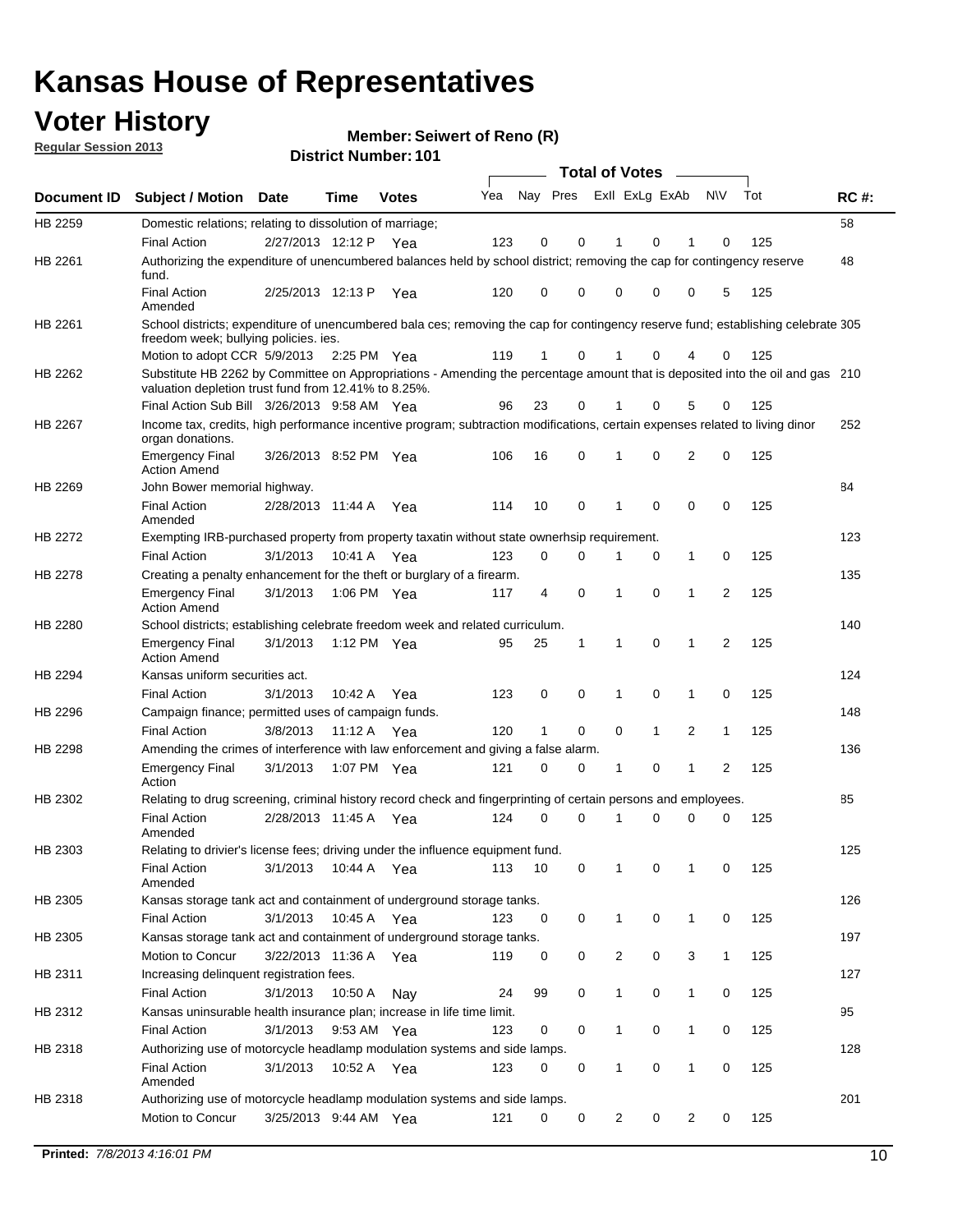### **Voter History**

**Member: Seiwert of Reno (R)** 

**Regular Session 2013**

|             |                                                                                                                                                                                             |                       |             |               |     |             |             | <b>Total of Votes</b> |   |                |           |     |             |
|-------------|---------------------------------------------------------------------------------------------------------------------------------------------------------------------------------------------|-----------------------|-------------|---------------|-----|-------------|-------------|-----------------------|---|----------------|-----------|-----|-------------|
| Document ID | <b>Subject / Motion</b>                                                                                                                                                                     | <b>Date</b>           | Time        | <b>Votes</b>  | Yea | Nay Pres    |             | Exll ExLg ExAb        |   |                | <b>NV</b> | Tot | <b>RC#:</b> |
| HB 2319     | Creating the coalition of innovative districts act.                                                                                                                                         |                       |             |               |     |             |             |                       |   |                |           |     | 149         |
|             | <b>Final Action</b><br>Amended                                                                                                                                                              | 3/8/2013              | 11:17 A     | Yea           | 74  | 47          | 0           | 0                     | 1 | 3              | 0         | 125 |             |
| HB 2319     | Creating the coalition of innovative districts act.                                                                                                                                         |                       |             |               |     |             |             |                       |   |                |           |     | 279         |
|             | Motion to Adopt CCR 4/5/2013                                                                                                                                                                |                       |             | 1:03 PM Yea   | 71  | 47          | 0           | 2                     | 0 | 3              | 2         | 125 |             |
| HB 2322     | Relating to the division of health of the department of health and environment.                                                                                                             |                       |             |               |     |             |             |                       |   |                |           |     | 86          |
|             | <b>Final Action</b><br>Amended                                                                                                                                                              | 2/28/2013 11:46 A Yea |             |               | 118 | 6           | 0           | 1                     | 0 | 0              | 0         | 125 |             |
| HB 2326     | VoIP and IP enabled services.                                                                                                                                                               |                       |             |               |     |             |             |                       |   |                |           |     | 129         |
|             | <b>Final Action</b><br>Amended                                                                                                                                                              | 3/1/2013              | 10.53 A     | Yea           | 123 | $\mathbf 0$ | 0           | $\mathbf{1}$          | 0 | 1              | 0         | 125 |             |
| HB 2338     | Courts; docket fees.                                                                                                                                                                        |                       |             |               |     |             |             |                       |   |                |           |     | 211         |
|             | <b>Final Action</b><br>Amended                                                                                                                                                              | 3/26/2013 10:00 A     |             | Yea           | 67  | 52          | 0           | $\mathbf 1$           | 0 | 5              | 0         | 125 |             |
| HB 2339     | Allowing insurers to return premiums to a policyholder separate from the notice of an adverse underwriting decision.                                                                        |                       |             |               |     |             |             |                       |   |                |           |     | 67          |
|             | <b>Final Action</b>                                                                                                                                                                         | 2/28/2013 11:16 A Yea |             |               | 124 | 0           | 0           |                       | 0 | 0              | 0         | 125 |             |
| HB 2339     | Combining life insurance with certain additional health related riders, insurance agents-lines of insurance, health insurance for 287<br>certain firefighters and law enforcement officers. |                       |             |               |     |             |             |                       |   |                |           |     |             |
|             | Motion to Adopt CCR 4/5/2013 7:15 PM Yea                                                                                                                                                    |                       |             |               | 116 | 4           | 0           | 2                     | 0 | 2              | -1        | 125 |             |
| HB 2343     | Relating to the secretary of health and environment; office of laboratory services.                                                                                                         |                       |             |               |     |             |             |                       |   |                |           |     | 130         |
|             | <b>Final Action</b>                                                                                                                                                                         | 3/1/2013              | 10:54 A Yea |               | 89  | 34          | 0           | 1                     | 0 | $\mathbf{1}$   | 0         | 125 |             |
| HB 2349     | School districts; audit by legislative post audit committee.                                                                                                                                |                       |             |               |     |             |             |                       |   |                |           |     | 87          |
|             | <b>Final Action</b><br>Amended                                                                                                                                                              | 2/28/2013 11:48 A Yea |             |               | 120 | 4           | $\mathbf 0$ | $\mathbf{1}$          | 0 | $\mathbf 0$    | 0         | 125 |             |
| HB 2349     | School districts; audit by legislative post audit committee.                                                                                                                                |                       |             |               |     |             |             |                       |   |                |           |     | 291         |
|             | Motion to Concur                                                                                                                                                                            | 4/5/2013              |             | 7:55 PM Yea   | 118 | 2           | 0           | 2                     | 0 | 2              | 1         | 125 |             |
| HB 2352     | Maximum benefits increased for certain members of the Kansas police and firemen's retirement system.                                                                                        |                       |             |               |     |             |             |                       |   |                |           |     | 88          |
|             | <b>Final Action</b>                                                                                                                                                                         | 2/28/2013 11:49 A     |             | Yea           | 124 | 0           | 0           | 1                     | 0 | 0              | 0         | 125 |             |
| HB 2353     | Adding certain controlled substances as schedule I drugs.                                                                                                                                   |                       |             |               |     |             |             |                       |   |                |           |     | 138         |
|             | Emergency Final<br>Action                                                                                                                                                                   | 3/1/2013              |             | 1:09 PM Yea   | 121 | 0           | 0           | $\mathbf{1}$          | 0 | 1              | 2         | 125 |             |
| HB 2357     | 242nd engineer company ae" KS army national guard ae" membrial highway.                                                                                                                     |                       |             |               |     |             |             |                       |   |                |           |     | 96          |
|             | <b>Final Action</b>                                                                                                                                                                         | 3/1/2013              |             | 9:54 AM Yea   | 123 | 0           | 0           | 1                     | 0 | 1              | 0         | 125 |             |
| HB 2357     | 242nd engineer company-KS army national guard- highway.                                                                                                                                     |                       |             |               |     |             |             |                       |   |                |           |     | 202         |
|             | Motion to Concur                                                                                                                                                                            | 3/25/2013 9:47 AM Yea |             |               | 121 | $\mathbf 0$ | $\mathbf 0$ | 2                     | 0 | $\overline{2}$ | 0         | 125 |             |
| HB 2363     | Exempting certain aggregate mining operations from department of health and environment regulations.                                                                                        |                       |             |               |     |             |             |                       |   |                |           |     | 131         |
|             | <b>Final Action</b><br>Amended                                                                                                                                                              | 3/1/2013              | 10:56 A     | Yea           | 123 | 0           | 0           | 1                     | 0 | 1              | 0         | 125 |             |
| HB 2363     | Water; wastewater regulations for sand and gravel; streams, dams and water obstructions.                                                                                                    |                       |             |               |     |             |             |                       |   |                |           |     | 280         |
|             | Motion to Adopt CCR 4/5/2013                                                                                                                                                                |                       |             | 1:10 PM $Yea$ | 119 | 0           | 0           | 2                     | 0 | 3              | 1         | 125 |             |
| HB 2368     | Relating to the governor's mental health services planning council.<br>Emergency Final                                                                                                      | 3/1/2013              |             | 1:08 PM Yea   | 121 | 0           | 0           | 1                     | 0 | $\mathbf{1}$   | 2         | 125 | 137         |
|             | <b>Action Amend</b>                                                                                                                                                                         |                       |             |               |     |             |             |                       |   |                |           |     |             |
| HB 2377     | Relating to court fees and costs; judicial branch surcharge fund.                                                                                                                           |                       |             |               |     | 1           |             |                       |   |                |           |     | 212         |
|             | <b>Final Action</b>                                                                                                                                                                         | 3/26/2013 10:01 A Yea |             |               | 118 |             | 0           |                       | 0 | 5              | 0         | 125 |             |
| HB 2378     | Sales tax exemption for sales of certain machinery and equipment used for surface mining activities.<br>Emergency Final                                                                     | 3/26/2013 8:51 PM Yea |             |               | 104 | 18          | 0           | 1                     | 0 | 2              | 0         | 125 | 251         |
| HB 2381     | <b>Action Amend</b><br>Election campaign finance; removing certain limitations to contributions made during legislative sessions.                                                           |                       |             |               |     |             |             |                       |   |                |           |     | 198         |
|             | <b>Final Action</b>                                                                                                                                                                         | 3/25/2013 9:30 AM Yea |             |               | 100 | 21          | 0           | 2                     | 0 | 2              | 0         | 125 |             |
|             | Amended                                                                                                                                                                                     |                       |             |               |     |             |             |                       |   |                |           |     |             |
| HB 2387     | Clarifying that felony murder is not a lesser included offense of capital murder.                                                                                                           |                       |             |               |     |             |             |                       |   |                |           |     | 213         |
|             | <b>Final Action</b>                                                                                                                                                                         | 3/26/2013 10:02 A     |             | Yea           | 117 | 2           | 0           | 1                     | 0 | 5              | 0         | 125 |             |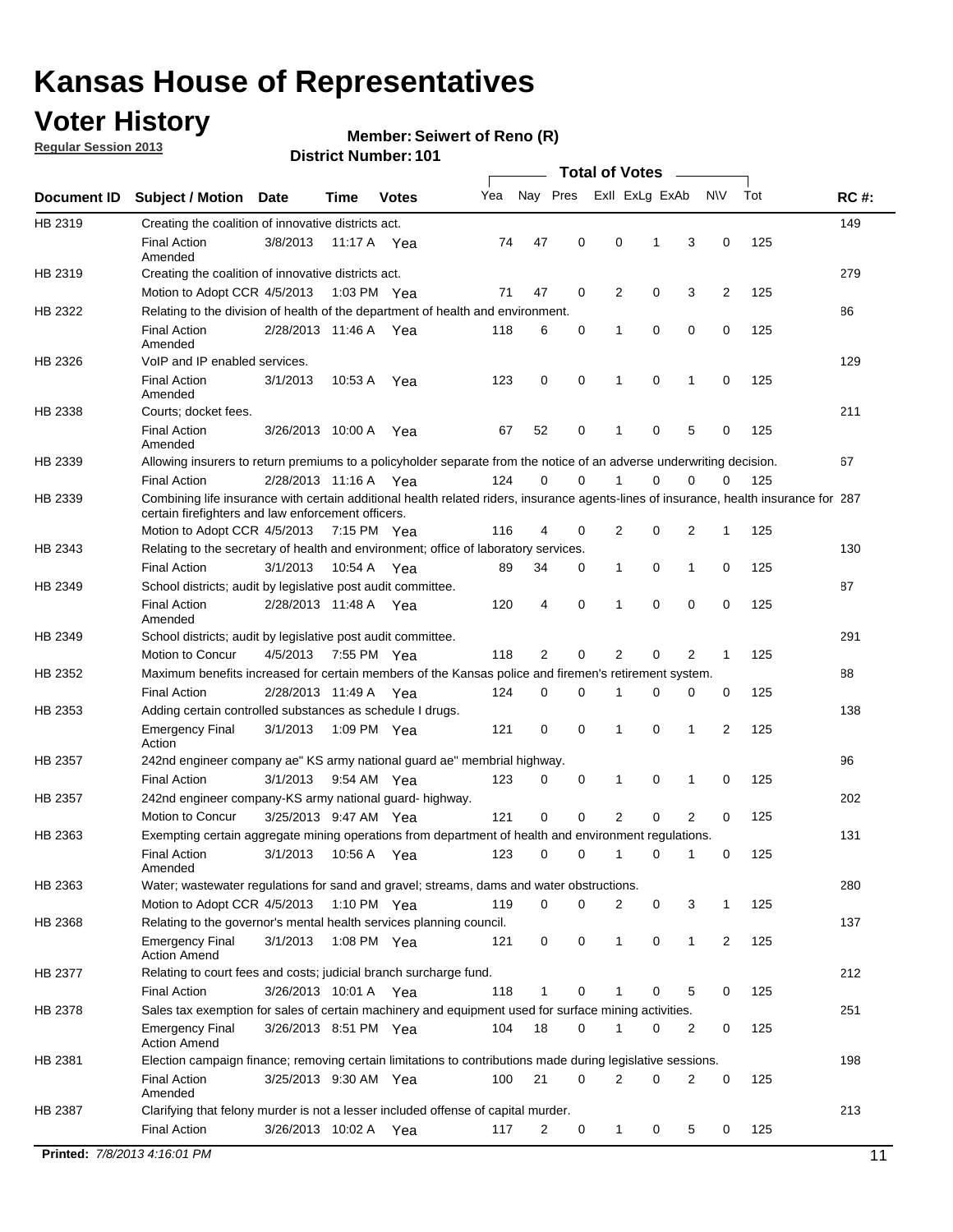### **Voter History**

**Member: Seiwert of Reno (R)** 

**Regular Session 2013**

|                 |                                                                                                                                                                                                                                                  |                       |             |              |     |              |          | <b>Total of Votes</b> |   |   |              |     |             |
|-----------------|--------------------------------------------------------------------------------------------------------------------------------------------------------------------------------------------------------------------------------------------------|-----------------------|-------------|--------------|-----|--------------|----------|-----------------------|---|---|--------------|-----|-------------|
| Document ID     | Subject / Motion Date                                                                                                                                                                                                                            |                       | Time        | <b>Votes</b> | Yea | Nay Pres     |          | Exll ExLg ExAb        |   |   | <b>NV</b>    | Tot | <b>RC#:</b> |
| HB 2389         | Capital murder; notice of intent to seek the death penalty.                                                                                                                                                                                      |                       |             |              |     |              |          |                       |   |   |              |     | 214         |
|                 | <b>Final Action</b>                                                                                                                                                                                                                              | 3/26/2013 10:03 A     |             | Yea          | 118 | 1            | 0        | 1                     | 0 | 5 | 0            | 125 |             |
| HB 2391         | School finance; amount of tax levy authorized to finance ancillary school facilities.                                                                                                                                                            |                       |             |              |     |              |          |                       |   |   |              |     | 237         |
|                 | <b>Emergency Final</b><br><b>Action Amend</b>                                                                                                                                                                                                    | 3/26/2013 8:30 PM Nav |             |              | 64  | 57           | 0        | 1                     | 0 | 2 | 1            | 125 |             |
| HB 2391         | Senate Substitute for HB 2391 by Committee on Ways and Means - Creating the joint committee on uniform educational<br>standards oversight.                                                                                                       |                       |             |              |     |              |          |                       |   |   |              |     | 321         |
|                 | Sub Motion to Concur 6/1/2013                                                                                                                                                                                                                    |                       | 10:06 P     | Nav          | 55  | 58           | 0        | 0                     | 0 | 6 | 6            | 125 |             |
| HB 2396         | Allowing the secretary of administration to identify state owned real property as surplus property and establishing an appeals 253<br>process of such identification; also amending procedures for the disposition of state surplus real estate. |                       |             |              |     |              |          |                       |   |   |              |     |             |
|                 | <b>Emergency Final</b><br>Action Amend                                                                                                                                                                                                           | 3/26/2013 8:53 PM Yea |             |              | 122 | 0            | 0        |                       | 0 | 2 | 0            | 125 |             |
| HB 2403         | Issuing \$1,500,000,000 of pension obligation bonds to finance a portion of the unfunded actuarial liability of KPERS.                                                                                                                           |                       |             |              |     |              |          |                       |   |   |              |     | 236         |
|                 | <b>Final Action</b><br>Amended                                                                                                                                                                                                                   | 3/26/2013 8:29 PM Yea |             |              | 73  | 49           | 0        | 1                     | 0 | 2 | 0            | 125 |             |
| <b>HCR 5014</b> | Urging approval of the Presidential Permit application allowing the construction and operation of the TransCanada Keystone<br>XL Pipeline.                                                                                                       |                       |             |              |     |              |          |                       |   |   |              |     | 215         |
|                 | <b>Final Action</b>                                                                                                                                                                                                                              | 3/26/2013 10:05 A     |             | Yea          | 108 | 11           | 0        |                       | 0 | 5 | 0            | 125 |             |
| HR 6004         | Rules of House of Representatives, permanent rules of the 2013-2014 biennium.                                                                                                                                                                    |                       |             |              |     |              |          |                       |   |   |              |     | 4           |
|                 | <b>Final Action</b><br>Amended                                                                                                                                                                                                                   | 1/28/2013 11:09 A     |             | Yea          | 82  | 40           | 0        | 0                     | 0 | 3 | 0            | 125 |             |
| SB 1            | Legislative Post Audit; periodic audits of the State treasurer and the pooled money investment board.                                                                                                                                            |                       |             |              |     |              |          |                       |   |   |              |     | 216         |
|                 | <b>Final Action</b><br>Amended                                                                                                                                                                                                                   | 3/26/2013 10:06 A     |             | Yea          | 118 | 1            | 0        | 1                     | 0 | 5 | 0            | 125 |             |
| SB 16           | Kansas racketeer influenced and corrupt organization act, criminal street gangs.                                                                                                                                                                 |                       |             |              |     |              |          |                       |   |   |              |     | 217         |
|                 | <b>Final Action</b><br>Amended                                                                                                                                                                                                                   | 3/26/2013 10:12 A Yea |             |              | 74  | 45           | 0        | 1                     | 0 | 5 | 0            | 125 |             |
| SB 20           | Civil procedure; temporary restraining orders and poverty affidavits.                                                                                                                                                                            |                       |             |              |     |              |          |                       |   |   |              |     | 190         |
|                 | <b>Final Action</b><br>Amended                                                                                                                                                                                                                   | 3/22/2013 11:15 A     |             | Yea          | 119 | 0            | 0        | 2                     | 0 | 3 | 1            | 125 |             |
| SB 20           | Civil procedure; temporary restraining orders and poverty affidavits.                                                                                                                                                                            |                       |             |              |     |              |          |                       |   |   |              |     | 304         |
|                 | Motion to adopt CCR 5/9/2013                                                                                                                                                                                                                     |                       | 2:21 PM Yea |              | 119 | $\mathbf{1}$ | 0        | 1                     | 0 | 4 | 0            | 125 |             |
| SB 21           | Firearms; criminal possession of a firearm; expungement; personal and family protection act.                                                                                                                                                     |                       |             |              |     |              |          |                       |   |   |              |     | 255         |
|                 | <b>Emergency Final</b><br>Action                                                                                                                                                                                                                 | 3/26/2013 8:56 PM Yea |             |              | 119 | 3            | 0        |                       | 0 | 2 | 0            | 125 |             |
| SB 23           | Continuation of statewide tax levy for public schools.                                                                                                                                                                                           |                       |             |              |     |              |          |                       |   |   |              |     | 243         |
|                 | <b>Emergency Final</b><br><b>Action Amend</b>                                                                                                                                                                                                    | 3/26/2013 8:38 PM Yea |             |              | 122 | 0            | 0        | 1                     | 0 | 2 | 0            | 125 |             |
| <b>SB 23</b>    | School districts; sttewide tax levy for public schools; school finance amendments.                                                                                                                                                               |                       |             |              |     |              |          |                       |   |   |              |     | 296         |
|                 | Motion to Adopt CCR 4/5/2013 9:32 PM Yea                                                                                                                                                                                                         |                       |             |              | 119 | 1            | 0        | 2                     | 0 | 2 | 1            | 125 |             |
| <b>SB 24</b>    | Insurance - Risk-based capital requirements for property, casualty and life insurance companies.                                                                                                                                                 |                       |             |              |     |              |          |                       |   |   |              |     | 204         |
|                 | <b>Final Action</b>                                                                                                                                                                                                                              | 3/26/2013 9:50 AM Yea |             |              | 119 | 0            | 0        |                       | 0 | 5 | 0            | 125 |             |
| SB 25           | Insurance-Risk-based capital requirements for health organizations.                                                                                                                                                                              |                       |             |              |     |              |          |                       |   |   |              |     | 205         |
|                 | <b>Final Action</b>                                                                                                                                                                                                                              | 3/26/2013 9:51 AM Yea |             |              | 119 | 0            | 0        | 1                     | 0 | 5 | 0            | 125 |             |
| SB 27           | Eligibility of students under the military service scholarship program act.                                                                                                                                                                      |                       |             |              |     |              |          |                       |   |   |              |     | 166         |
|                 | <b>Final Action</b><br>Amended                                                                                                                                                                                                                   | 3/19/2013 10:35 A Yea |             |              | 123 | 0            | 0        |                       | 0 | 1 | 0            | 125 |             |
| SB 28           | Authorizing the division of emergency management within the adjutant general's department to accept certain real property.                                                                                                                       |                       |             |              |     |              |          |                       |   |   |              |     | 184         |
|                 | <b>Final Action</b>                                                                                                                                                                                                                              | 3/21/2013 11:22 A Yea |             |              | 121 | 0            | $\Omega$ | 1                     | 0 | 3 | $\Omega$     | 125 |             |
| SB 37           | Kansas home inspectors professional competence and financial responsibility act.                                                                                                                                                                 |                       |             |              |     |              |          |                       |   |   |              |     | 218         |
|                 | <b>Final Action</b>                                                                                                                                                                                                                              | 3/26/2013 10:14 A Yea |             |              | 102 | 17           | 0        | 1                     | 0 | 5 | 0            | 125 |             |
| SB 51           | Health insurance coverage for bankers association.                                                                                                                                                                                               |                       |             |              |     |              |          |                       |   |   |              |     | 189         |
|                 | <b>Final Action</b>                                                                                                                                                                                                                              | 3/22/2013 11:14 A Yea |             |              | 119 | 0            | 0        | 2                     | 0 | 3 | $\mathbf{1}$ | 125 |             |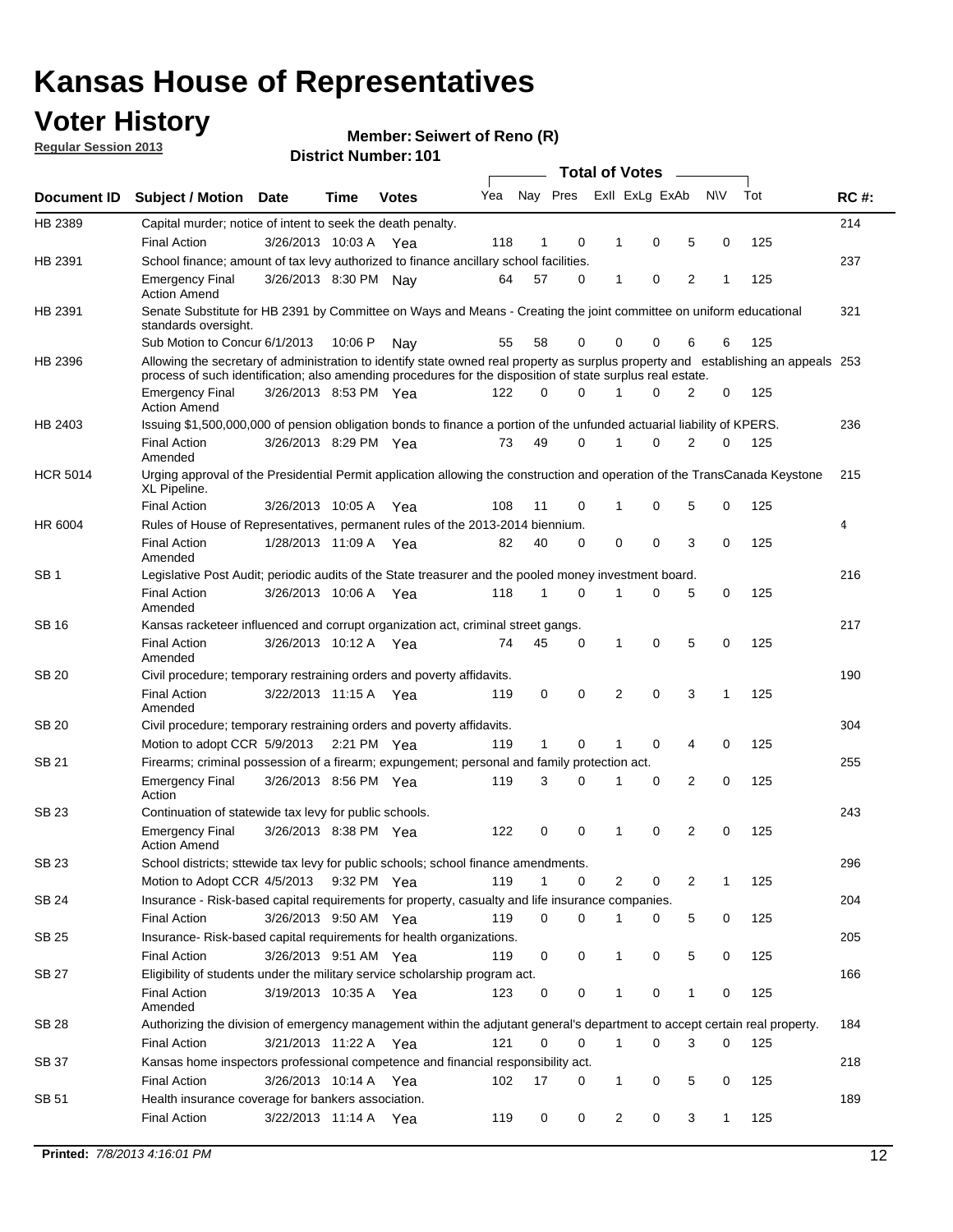### **Voter History**

**Member: Seiwert of Reno (R)** 

**Regular Session 2013**

|              |                                                                                                                                                                                                                                            |                       |             |              |     | <b>Total of Votes</b> |             |                |   |                |           |     |             |
|--------------|--------------------------------------------------------------------------------------------------------------------------------------------------------------------------------------------------------------------------------------------|-----------------------|-------------|--------------|-----|-----------------------|-------------|----------------|---|----------------|-----------|-----|-------------|
| Document ID  | Subject / Motion Date                                                                                                                                                                                                                      |                       | Time        | <b>Votes</b> | Yea | Nay Pres              |             | ExII ExLg ExAb |   |                | <b>NV</b> | Tot | <b>RC#:</b> |
| <b>SB 52</b> | Mortgage interest rate cap increase.                                                                                                                                                                                                       |                       |             |              |     |                       |             |                |   |                |           |     | 238         |
|              | <b>Emergency Final</b><br>Action                                                                                                                                                                                                           | 3/26/2013 8:32 PM Yea |             |              | 120 | 2                     | 0           |                | 0 | 2              | 0         | 125 |             |
| SB 56        | Transferring the recognition of county fair associations from the secretary of agriculture to the board of county<br>commissioners.                                                                                                        |                       |             |              |     |                       |             |                |   |                |           |     | 191         |
|              | <b>Final Action</b><br>Amended                                                                                                                                                                                                             | 3/22/2013 11:21 A Yea |             |              | 119 | 0                     | 0           | 2              | 0 | 3              | 1         | 125 |             |
| SB 57        | Substitute for SB 57 by Committee on Agriculture - Agriculture; powers and duties of the department of agriculture relating to<br>poultry improvement plan and domesticated deer.                                                          |                       |             |              |     |                       |             |                |   |                |           |     | 192         |
|              | Final Action Sub Bill 3/22/2013 11:24 A Yea<br>Amended                                                                                                                                                                                     |                       |             |              | 79  | 40                    | 0           | 2              | 0 | 3              | 1         | 125 |             |
| SB 57        | Substitute for SB 57 by Committee on Agriculture - Agriculture; powers and duties of the department of agriculture relating to<br>poultry improvement plan, stockyards and domesticated deer.                                              |                       |             |              |     |                       |             |                |   |                |           |     | 262         |
|              | Motion to adopt CCR 4/4/2013                                                                                                                                                                                                               |                       | 2:18 PM Yea |              | 80  | 42                    | $\mathbf 0$ | 1              | 0 | 2              | 0         | 125 |             |
| <b>SB 58</b> | Sentencing for unlawful manufacturing of controlled substances.                                                                                                                                                                            |                       |             |              |     |                       |             |                |   |                |           |     | 219         |
|              | <b>Final Action</b>                                                                                                                                                                                                                        | 3/26/2013 10:15 A     |             | Yea          | 119 | 0                     | $\mathbf 0$ | 1              | 0 | 5              | 0         | 125 |             |
| <b>SB 59</b> | Attorney general; reward for information.                                                                                                                                                                                                  |                       |             |              |     |                       |             |                |   |                |           |     | 193         |
|              | <b>Final Action</b>                                                                                                                                                                                                                        | 3/22/2013 11:25 A     |             | Yea          | 119 | $\mathbf 0$           | 0           | 2              | 0 | 3              | 1         | 125 |             |
| SB 62        | Making gas pipeline safety terminology consistent with federal regulations.                                                                                                                                                                |                       |             |              |     |                       |             |                |   |                |           |     | 163         |
|              | <b>Final Action</b>                                                                                                                                                                                                                        | 3/19/2013 10:32 A     |             | Yea          | 123 | 0                     | 0           | 1              | 0 | $\mathbf{1}$   | 0         | 125 |             |
| SB 63        | Elections; voting crimes, penalties and prosecution.                                                                                                                                                                                       |                       |             |              |     |                       |             |                |   |                |           |     | 246         |
|              | <b>Emergency Final</b><br><b>Action Amend</b>                                                                                                                                                                                              | 3/26/2013 8:42 PM Yea |             |              | 69  | 53                    | $\mathbf 0$ | 1              | 0 | $\overline{2}$ | 0         | 125 |             |
| SB 68        | Driver's license examinations; locations.                                                                                                                                                                                                  |                       |             |              |     |                       |             |                |   |                |           |     | 220         |
|              | <b>Final Action</b>                                                                                                                                                                                                                        | 3/26/2013 10:16 A     |             | Yea          | 116 | 3                     | 0           | 1              | 0 | 5              | 0         | 125 |             |
| SB 69        | Motor vehicles; vehicle registration and license plates.                                                                                                                                                                                   |                       |             |              |     |                       |             |                |   |                |           |     | 167         |
|              | <b>Final Action</b>                                                                                                                                                                                                                        | 3/19/2013 10:37 A     |             | Yea          | 117 | 6                     | 0           | 1              | 0 | $\mathbf{1}$   | 0         | 125 |             |
| SB 74        | Prison-made goods act; prohibiting prisoner production of manufactured or modular homes.                                                                                                                                                   |                       |             |              |     |                       |             |                |   |                |           |     | 221         |
|              | <b>Final Action</b>                                                                                                                                                                                                                        | 3/26/2013 10:19 A     |             | Yea          | 87  | 32                    | 0           |                | 0 | 5              | 0         | 125 |             |
| SB 75        | Record requirements and civil penalties relating to sales of plastic bulk merchandise containers.                                                                                                                                          |                       |             |              |     |                       |             |                |   |                |           |     | 222         |
|              | <b>Final Action</b>                                                                                                                                                                                                                        | 3/26/2013 10:21 A     |             | Yea          | 101 | 18                    | 0           |                | 0 | 5              | 0         | 125 |             |
| SB 81        | Open records; requests for criminal justice information; restriction of certain officials' information from publicly accessible<br>records.<br><b>Final Action</b>                                                                         |                       |             |              |     |                       | 0           |                | 0 |                | 1         |     | 194         |
|              | Amended                                                                                                                                                                                                                                    | 3/22/2013 11:27 A     |             | Yea          | 119 | 0                     |             | 2              |   | 3              |           | 125 |             |
| <b>SB83</b>  | House Substitute for SB 83 by Committee on Taxation - Income tax deductions and modifications; severance tax; sales tax;<br>delinquent tax liabilities.<br>Final Action Sub Bill 3/21/2013 11:30 A                                         |                       |             |              | 96  | 25                    | 0           | $\mathbf{1}$   | 0 | 3              | 0         | 125 | 187         |
| SB 83        | House Substitute for SB 83 by Committee on Taxation--Income tax deductions and modifications; severance tax; sales tax and 260                                                                                                             |                       |             | Yea          |     |                       |             |                |   |                |           |     |             |
|              | compensating use tax, preseumptions relating to nexus; property tax, exemptions, new automobile manufacturinge property;<br>taxation of watercraft; leased commercial and industrial property appeals; correction of clerical errors.      |                       |             |              |     |                       |             |                |   |                |           |     |             |
|              | Motion to adopt CCR 4/3/2013                                                                                                                                                                                                               |                       | 10:35 A Yea |              | 104 | 15                    | 0           | 1              | 0 | 3              | 2         | 125 |             |
| SB 84        | House Substitute for SB 84 by Committee on Taxation - Reduction to state income tax rates based on selected actual state<br>general fund receipts computations; distribution of revenues from sales and compensating use tax; reduction of |                       |             |              |     |                       |             |                |   |                |           |     | 188         |
|              | Final Action Sub Bill 3/21/2013 11:34 A Yea<br>Amended                                                                                                                                                                                     |                       |             |              | 82  | 39                    | 0           | $\mathbf 1$    | 0 | 3              | 0         | 125 |             |
| SB 84        | House Substitute for SB 84 -- Reduction to state income tax rates based on selected actual state general fund receipts<br>computations; reduction of itemized deductions.                                                                  |                       |             |              |     |                       |             |                |   |                |           |     | 317         |
|              | Motion to adopt CCR 5/28/2013 2:32 PM Yea                                                                                                                                                                                                  |                       |             |              | 42  | 71                    | 0           | 1              | 0 | 9              | 2         | 125 |             |
| SB 84        | House Substitute for SB 84 -- Reduction to state income tax rates based on selected actual state general fund receipts<br>computations; reduction of itemized deductions.                                                                  |                       |             |              |     |                       |             |                |   |                |           |     | 319         |
|              | Motion to adopt CCR 5/30/2013 9:14 PM Nav                                                                                                                                                                                                  |                       |             |              | 18  | 94                    | 0           |                | 0 | 9              | 3         | 125 |             |
| SB 85        | Motor vehicle insurance; providing proof of insurance by cellular phone or portable electronic device.                                                                                                                                     |                       |             |              |     |                       |             |                |   |                |           |     | 175         |
|              | <b>Final Action</b>                                                                                                                                                                                                                        | 3/20/2013 10:25 A Yea |             |              | 123 | 0                     | 0           | 1              | 0 | 1              | 0         | 125 |             |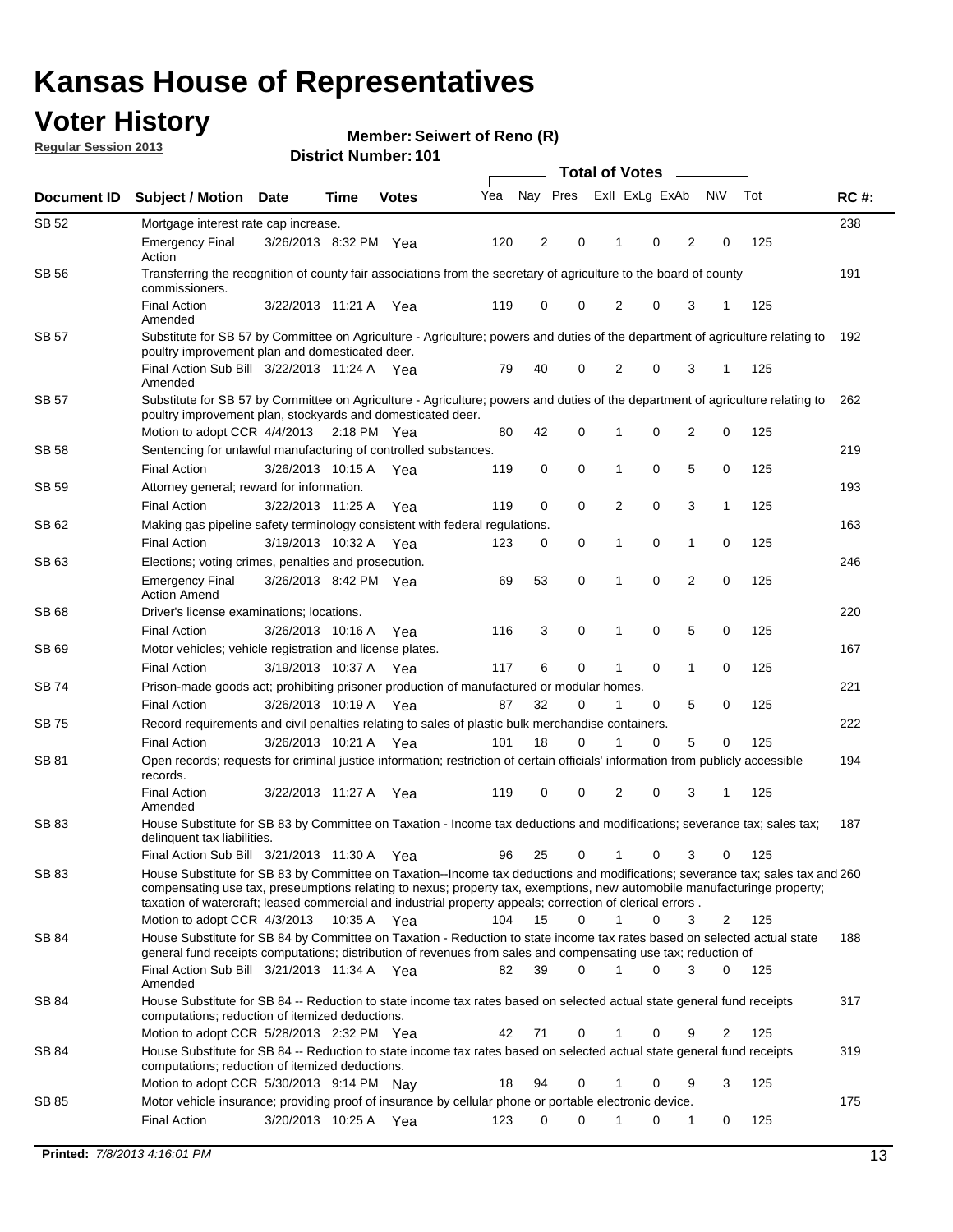### **Voter History**

**Regular Session 2013**

#### **Member: Seiwert of Reno (R)**

|                    |                                                                                                       | ו טו השמות את הסוכו                                                                            |             |              | <b>Total of Votes</b> |                |              |  |                |                |                |              |     |             |
|--------------------|-------------------------------------------------------------------------------------------------------|------------------------------------------------------------------------------------------------|-------------|--------------|-----------------------|----------------|--------------|--|----------------|----------------|----------------|--------------|-----|-------------|
| <b>Document ID</b> | <b>Subject / Motion</b>                                                                               | Date                                                                                           | <b>Time</b> | <b>Votes</b> | Yea                   |                | Nay Pres     |  |                | Exll ExLg ExAb |                | <b>NV</b>    | Tot | <b>RC#:</b> |
| <b>SB 88</b>       | Increasing the children's advocacy center assessment fee.                                             |                                                                                                |             |              |                       |                |              |  |                |                |                |              |     | 223         |
|                    | <b>Final Action</b><br>Amended                                                                        | 3/26/2013 10:22 A                                                                              |             | Yea          | 118                   | $\mathbf{1}$   | 0            |  | 1              | 0              | 5              | 0            | 125 |             |
| <b>SB 96</b>       | Motor vehicles; counties with multiple registration facilities; additional registration fee.          |                                                                                                |             |              |                       |                |              |  |                |                |                |              |     | 224         |
|                    | <b>Final Action</b><br>Amended                                                                        | 3/26/2013 10:24 A                                                                              |             | Yea          | 106                   | 12             | 0            |  | 1              | 0              | 5              | 1            | 125 |             |
| SB 96              | Additional motor vehicle registration fees.                                                           |                                                                                                |             |              |                       |                |              |  |                |                |                |              |     | 263         |
|                    | Motion to adopt CCR 4/4/2013 2:21 PM Yea                                                              |                                                                                                |             |              | 114                   | 8              | 0            |  | 1              | 0              | $\overline{2}$ | 0            | 125 |             |
| SB 102             | Requiring the state treasurer to provide a list of daily deposits to the secretary of administration. |                                                                                                |             |              |                       |                |              |  |                |                |                |              |     | 195         |
|                    | <b>Final Action</b><br>Amended                                                                        | 3/22/2013 11:28 A                                                                              |             | Yea          | 119                   | 0              | 0            |  | 2              | 0              | 3              | 1            | 125 |             |
| SB 102             | Enacting the second amendment protection act.                                                         |                                                                                                |             |              |                       |                |              |  |                |                |                |              |     | 295         |
|                    | Motion to Adopt CCR 4/5/2013                                                                          |                                                                                                | 9:20 PM Yea |              | 96                    | 24             | 0            |  | 2              | $\mathbf 0$    | 2              | $\mathbf{1}$ | 125 |             |
| SB 111             |                                                                                                       | Establishing Native American legislative day at the capitol; awarding of high school diplomas. |             |              |                       |                |              |  |                |                |                |              |     |             |
|                    | <b>Emergency Final</b><br><b>Action Amend</b>                                                         | 3/26/2013 8:41 PM Yea                                                                          |             |              | 122                   | 0              | 0            |  |                | $\mathbf 0$    | 2              | 0            | 125 |             |
| <b>SB 113</b>      | Credit unions; changes in certain loan limitations.                                                   |                                                                                                |             |              |                       |                |              |  |                |                |                |              |     | 234         |
|                    | <b>Emergency Final</b><br>Action                                                                      | 3/26/2013 8:25 PM Yea                                                                          |             |              | 122                   | 0              | 0            |  | 1              | $\mathbf 0$    | 2              | $\mathbf 0$  | 125 |             |
| <b>SB 118</b>      | Relating to law enforcement reporting and investigation of missing persons.                           |                                                                                                |             |              |                       |                |              |  |                |                |                |              |     | 225         |
|                    | <b>Final Action</b>                                                                                   | 3/26/2013 10:25 A                                                                              |             | Yea          | 119                   | 0              | 0            |  | 1              | 0              | 5              | 0            | 125 |             |
| <b>SB 120</b>      | Enacting the Kansas farmers' market promotion act.                                                    |                                                                                                |             |              |                       |                |              |  |                |                |                |              |     | 196         |
|                    | <b>Final Action</b><br>Amended                                                                        | 3/22/2013 11:31 A                                                                              |             | Nav          | 68                    | 51             | 0            |  | 2              | $\mathbf 0$    | 3              | 1            | 125 |             |
| SB 122             | Kansas administrative procedure act; service of order or notice.                                      |                                                                                                |             |              |                       |                |              |  |                |                |                |              |     | 226         |
|                    | <b>Final Action</b><br>Amended                                                                        | 3/26/2013 10:26 A Yea                                                                          |             |              | 119                   | 0              | 0            |  | 1              | $\mathbf 0$    | 5              | 0            | 125 |             |
| <b>SB 122</b>      | Elections; unauthorized voting disclosures.                                                           |                                                                                                |             |              |                       |                |              |  |                |                |                |              |     | 286         |
|                    | Motion to Adopt CCR 4/5/2013                                                                          |                                                                                                | 6:23 PM     | Yea          | 89                    | 31             | 0            |  | 2              | 0              | 2              | $\mathbf{1}$ | 125 |             |
| SB 124             | Amending the Kansas restraint of trade act.                                                           |                                                                                                |             |              |                       |                |              |  |                |                |                |              |     | 227         |
|                    | <b>Final Action</b><br>Amended                                                                        | 3/26/2013 10:27 A                                                                              |             | Yea          | 116                   | $\overline{2}$ | 1            |  | 1              | $\mathbf 0$    | 5              | 0            | 125 |             |
| SB 124             | Amending the Kansas restraint of trade act.                                                           |                                                                                                |             |              |                       |                |              |  |                |                |                |              |     | 273         |
|                    | Motion to Adopt CCR 4/5/2013                                                                          |                                                                                                | 11:06 A     | Yea          | 97                    | 23             | 0            |  | $\overline{2}$ | 0              | 2              | 1            | 125 |             |
| SB 128             | Career technical education incentive program amendments.                                              |                                                                                                |             |              |                       |                |              |  |                |                |                |              |     | 168         |
|                    | <b>Final Action</b><br>Amended                                                                        | 3/19/2013 10:39 A                                                                              |             | Yea          | 123                   | 0              | 0            |  | 1              | $\mathbf 0$    | 1              | 0            | 125 |             |
|                    | Bank commissioner; certain fees and hearing costs.                                                    |                                                                                                |             |              |                       |                |              |  |                |                |                |              |     | 254         |
|                    | <b>Emergency Final</b><br><b>Action Amend</b>                                                         | 3/26/2013 8:55 PM Yea                                                                          |             |              | 110                   | 12             | 0            |  | 1              | 0              | 2              | 0            | 125 |             |
| SB 129             | Mortgage interest rate cap increase.                                                                  |                                                                                                |             |              |                       |                |              |  |                |                |                |              |     | 272         |
|                    | Motion to Adopt CCR 4/5/2013                                                                          |                                                                                                | 10:42 A Yea |              | 121                   | $\mathbf 0$    | 0            |  | $\overline{2}$ | 0              | 2              | 0            | 125 |             |
| SB 135             | Transferring boiler inspection duties from the department of labor to the state fire marshal.         |                                                                                                |             |              |                       |                |              |  |                |                |                |              |     | 228         |
|                    | <b>Final Action</b>                                                                                   | 3/26/2013 10:28 A Nay                                                                          |             |              | 114                   | 5              | 0            |  | 1              | 0              | 5              | 0            | 125 |             |
| SB 136             | Providing veterans designation on driver's licenses and nondriver identification cards.               |                                                                                                |             |              |                       |                |              |  |                |                |                |              |     | 244         |
|                    | Emergency Final<br><b>Action Amend</b>                                                                | 3/26/2013 8:39 PM Yea                                                                          |             |              | 119                   | 3              | 0            |  | 1              | 0              | 2              | 0            | 125 |             |
| SB 129<br>SB 139   | Kansas money transmitter act.                                                                         |                                                                                                |             |              |                       |                |              |  |                |                |                |              |     | 229         |
|                    | <b>Final Action</b>                                                                                   | 3/26/2013 10:30 A Yea                                                                          |             |              | 117                   | $\mathbf{1}$   | $\mathbf{1}$ |  | $\mathbf{1}$   | 0              | 5              | $\mathbf 0$  | 125 |             |
| SB 142             | Abortion; concerning civil actions related to abortion.                                               |                                                                                                |             |              |                       |                |              |  |                |                |                |              |     | 241         |
|                    | Emergency Final<br>Action                                                                             | 3/26/2013 8:36 PM Yea                                                                          |             |              | 89                    | 33             | 0            |  | $\mathbf{1}$   | 0              | 2              | 0            | 125 |             |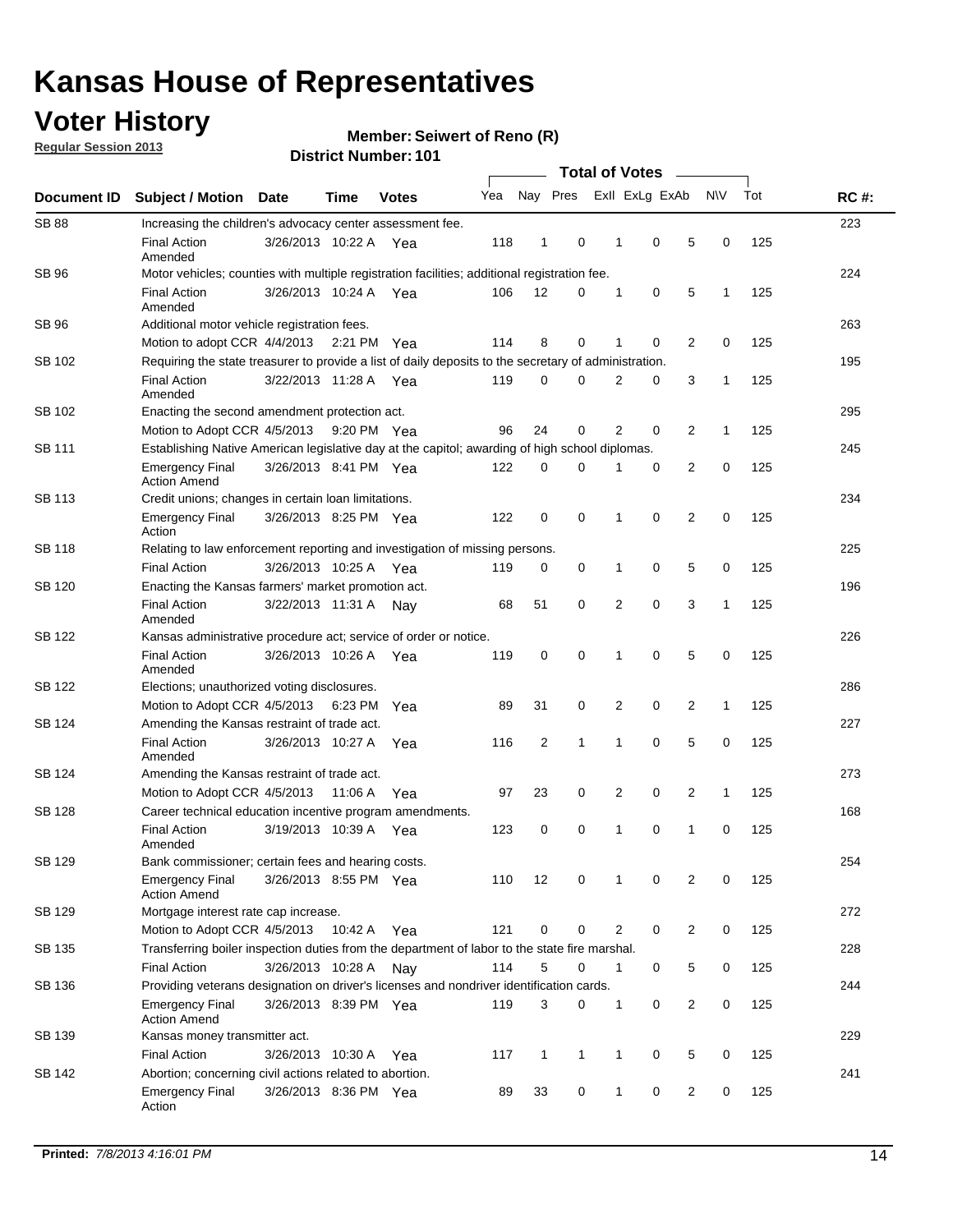### **Voter History**

**Member: Seiwert of Reno (R)** 

**Regular Session 2013**

| Document ID     |                                                                                                                                                                                                       |                       |             |                       |     | <b>Total of Votes</b> |             |   |                |                |           |     |             |
|-----------------|-------------------------------------------------------------------------------------------------------------------------------------------------------------------------------------------------------|-----------------------|-------------|-----------------------|-----|-----------------------|-------------|---|----------------|----------------|-----------|-----|-------------|
|                 | <b>Subject / Motion</b>                                                                                                                                                                               | <b>Date</b>           | Time        | <b>Votes</b>          | Yea | Nay Pres              |             |   | Exll ExLg ExAb |                | <b>NV</b> | Tot | <b>RC#:</b> |
| SB 149          | Drug screening for recipients of cash assistance and unemployment benefits.                                                                                                                           |                       |             |                       |     |                       |             |   |                |                |           |     | 239         |
|                 | <b>Emergency Final</b><br><b>Action Amend</b>                                                                                                                                                         | 3/26/2013 8:33 PM Yea |             |                       | 106 | 16                    | 0           | 1 | 0              | 2              | 0         | 125 |             |
| SB 164          | Relating to the director of vehicles regulating providers of motor vehicle functions.                                                                                                                 |                       |             |                       |     |                       |             |   |                |                |           |     | 247         |
|                 | <b>Emergency Final</b><br><b>Action Amend</b>                                                                                                                                                         | 3/26/2013 8:43 PM Yea |             |                       | 117 | 5                     | 0           | 1 | 0              | 2              | 0         | 125 |             |
| SB 164          | Relating to the director of vehicles regulating providers of motor vehicle functions.                                                                                                                 |                       |             |                       |     |                       |             |   |                |                |           |     | 268         |
|                 | Motion to adopt CCR 4/4/2013 5:32 PM Yea                                                                                                                                                              |                       |             |                       | 111 | 9                     | 0           | 1 | 0              | 2              | 2         | 125 |             |
| SB 166          | Insurers supervision, rehabilitation and liquidation act; derivatives.                                                                                                                                |                       |             |                       |     |                       |             |   |                |                |           |     | 206         |
|                 | <b>Final Action</b>                                                                                                                                                                                   | 3/26/2013 9:52 AM Yea |             |                       | 119 | 0                     | $\mathbf 0$ | 1 | 0              | 5              | 0         | 125 |             |
| SB 168          | Limiting nuisance actions against certain agricultural activities.                                                                                                                                    |                       |             |                       |     |                       |             |   |                |                |           |     | 169         |
|                 | Final Action<br>Amended                                                                                                                                                                               | 3/19/2013 10:40 A Yea |             |                       | 111 | 12                    | 0           | 1 | 0              | 1              | 0         | 125 |             |
| SB 168          | Limiting nuisance actions against certain agricultural activities.                                                                                                                                    |                       |             |                       |     |                       |             |   |                |                |           |     | 264         |
|                 | Motion to adopt CCR 4/4/2013                                                                                                                                                                          |                       |             | $2:30 \text{ PM}$ Yea | 110 | 12                    | 0           | 1 | 0              | 2              | 0         | 125 |             |
| SB 171          | School districts; amendments to Kansas uniform financial accounting and reporting act.                                                                                                                |                       |             |                       |     |                       |             |   |                |                |           |     | 248         |
|                 | <b>Emergency Final</b><br><b>Action Amend</b>                                                                                                                                                         | 3/26/2013 8:44 PM Yea |             |                       | 122 | 0                     | 0           | 1 | 0              | $\overline{2}$ | 0         | 125 |             |
| SB 171          | School districts; amendments to Kansas uniform financial accounting and reporting act.                                                                                                                |                       |             |                       |     |                       |             |   |                |                |           |     | 285         |
|                 | Motion to Adopt CCR 4/5/2013 6:19 PM Yea                                                                                                                                                              |                       |             |                       | 63  | 57                    | 0           | 2 | 0              | 2              |           | 125 |             |
| SB 171          | Appropriations for FY 2013, FY 2014, FY 2015, FY 2016, FY 2017 and FY 2018 for various state agencies; capital<br>improvement projects; claims against the state.                                     |                       |             |                       |     |                       |             |   |                |                |           |     | 320         |
|                 | Motion to adopt CCR 6/1/2013 4:30 PM Yea                                                                                                                                                              |                       |             |                       | 63  | 51                    | 0           | 0 | 0              | 8              | 3         | 125 |             |
| SB 187          | Establishing the workers compensation and employment security boards nominating committee; administrative law judge<br>appointment; workers compensation appeals board.                               |                       |             |                       |     |                       |             |   |                |                |           | 242 |             |
|                 | <b>Emergency Final</b><br><b>Action Amend</b>                                                                                                                                                         | 3/26/2013 8:37 PM Yea |             |                       | 88  | 34                    | 0           | 1 | 0              | 2              | 0         | 125 |             |
| SB 187          | Amending workers compensation law provisions; establishing the workers compensation and employment security boards<br>nominating committee; notice requirements; workplace health and safety program. |                       |             |                       |     |                       |             |   |                |                |           |     | 274         |
|                 | Motion to Adopt CCR 4/5/2013 11:26 A Yea                                                                                                                                                              |                       |             |                       | 89  | 31                    | 0           | 2 | 0              | 3              | 0         | 125 |             |
| SB 199          | University of Kansas medical center; midwest center for stem cell therapy.                                                                                                                            |                       |             |                       |     |                       |             |   |                |                |           |     | 235         |
|                 | <b>Emergency Final</b><br><b>Action Amend</b>                                                                                                                                                         | 3/26/2013 8:26 PM Yea |             |                       | 90  | 32                    | 0           | 1 | 0              | 2              | 0         | 125 |             |
| SB 199          | Health care; stem cell therapy and unused medications.                                                                                                                                                |                       |             |                       |     |                       |             |   |                |                |           |     | 290         |
|                 | Motion to Adopt CCR 4/5/2013                                                                                                                                                                          |                       | 7:52 PM Yea |                       | 90  | 30                    | 0           | 2 | 0              | $\overline{2}$ |           | 125 |             |
| SB 216          | Allowing a public building commission to acquire land for a municipal university similar to what such commission is currently<br>allowed to do for any state university.                              |                       |             |                       |     |                       |             |   |                |                |           |     | 185         |
|                 | <b>Final Action</b>                                                                                                                                                                                   | 3/21/2013 11:23 A     |             | Yea                   | 121 | 0                     | 0           | 1 | 0              | 3              | 0         | 125 |             |
| SB 246          | Reconciling amendments to certain statutes.                                                                                                                                                           |                       |             |                       |     |                       |             |   |                |                |           |     | 315         |
|                 | <b>Emergency Final</b><br>Action                                                                                                                                                                      | 5/23/2013 2:14 PM Yea |             |                       | 111 | 0                     | 0           | 1 | 0              | 8              | 5         | 125 |             |
| <b>SCR 1604</b> | Joint rules for the Senate and House of Representatives, 2013-2014.                                                                                                                                   |                       |             |                       |     |                       |             |   |                |                |           |     | 5           |
|                 | <b>Final Action</b><br>Amended                                                                                                                                                                        | 1/28/2013 11:12 A Yea |             |                       | 81  | 41                    | 0           | 0 | 0              | 3              | 0         | 125 |             |
| <b>SCR 1606</b> | Honoring pregnancy maintenance resource centers.                                                                                                                                                      |                       |             |                       |     |                       |             |   |                |                |           |     | 240         |
|                 | <b>Emergency Final</b><br>Action                                                                                                                                                                      | 3/26/2013 8:34 PM Yea |             |                       | 122 | 0                     | 0           | 1 | 0              | 2              | 0         | 125 |             |